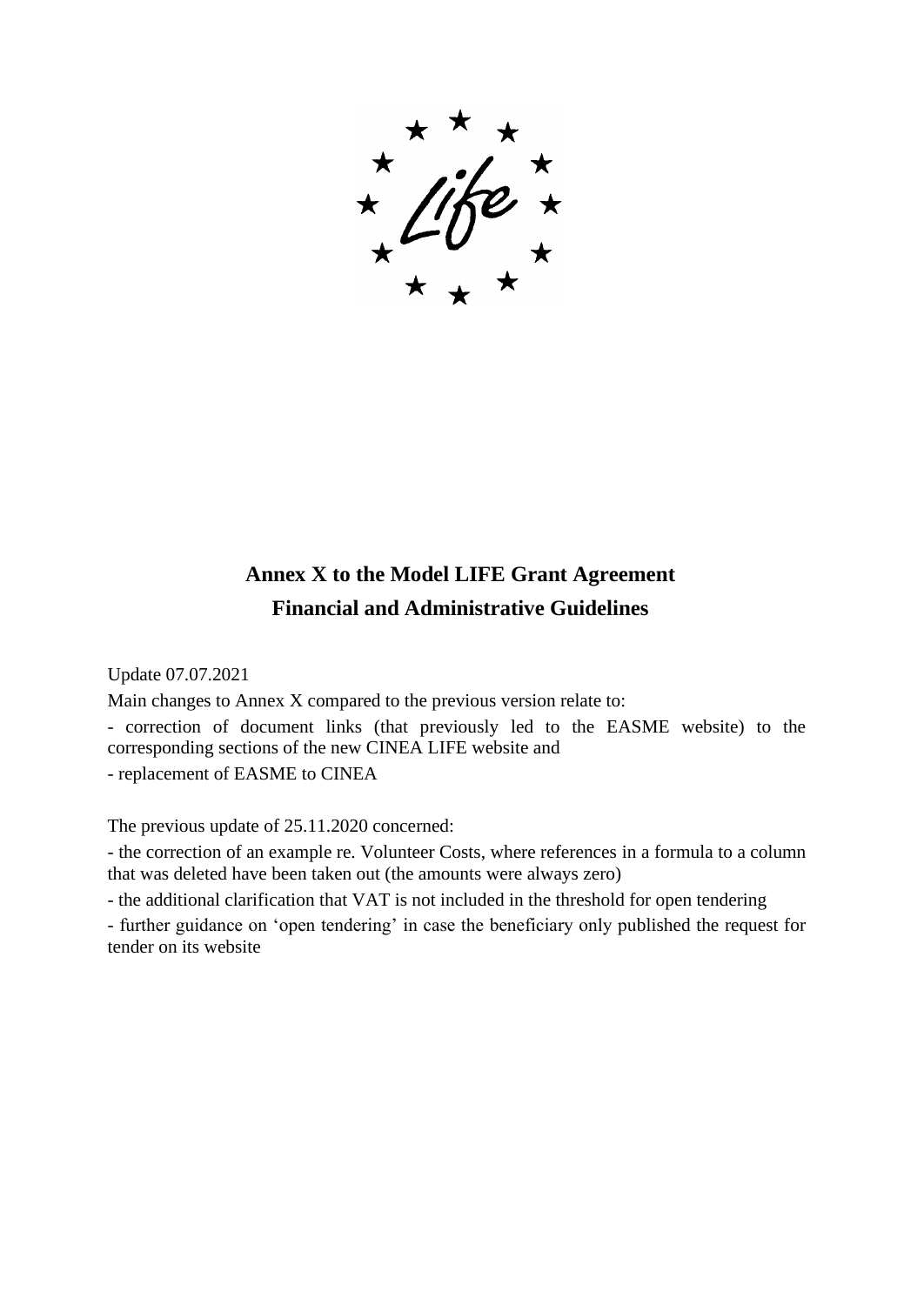### **PURPOSE OF THE GUIDELINES**

These guidelines have been prepared to help proposers and beneficiaries under the LIFE programme understand:

- the financial and administrative provisions of the LIFE grant agreement when preparing their proposal and their future financial reports;

- the administrative guidance for requesting changes to the grant agreement (i.e. amendments).

If the guidelines conflict with the provisions in the specific or general conditions of the grant agreement, the latter shall prevail.

## **I. COST REIMBURSEMENT**

Funding is based on **cost-sharing**. This means that the Agency/Commission contributes up to a maximum percentage of the eligible costs incurred for the performance of the work as defined in the grant agreement, the rest of the costs need to be financed through own contribution of the beneficiaries, co-financing received from third parties or income of the project.

## **II. RELIABLE ACCOUNTING AND REPORTING SYSTEM**

In order to prepare and ensure comprehensive and compliant financial reports, beneficiaries need to establish and operate, throughout all phases of project implementation, a *reliable system for collecting, recording and reporting financial transactions*. They will need to *keep supporting documents related to these transactions* to justify all actual costs incurred and income generated by the project. The accounting procedures must therefore permit a direct reconciliation of the costs and revenue declared in respect to the project with the corresponding supporting documents.

*Original documents*, especially accounting and tax records, stored on any appropriate medium, including digitalised originals in accordance with their national legislation, must be *kept for five years* after the date of payment of the balance payment of the Union contribution. This period is limited to three years if the maximum amount of the grant is not more than EUR 60,000.

In order to establish that claimed costs are identifiable and verifiable in the beneficiary's accounting records, it is highly recommended to establish project codes in the analytical accounting system(s) and it is mandatory in the time registration system(s). The beneficiary's usual accounting and internal control procedures must permit direct reconciliation of the amounts declared with the amounts recorded in its accounting statements. Costs not clearly attributed to a specific project risk otherwise to be considered ineligible. Beneficiaries are advised to regularly monitor the project costs, in view of the agreed project budget.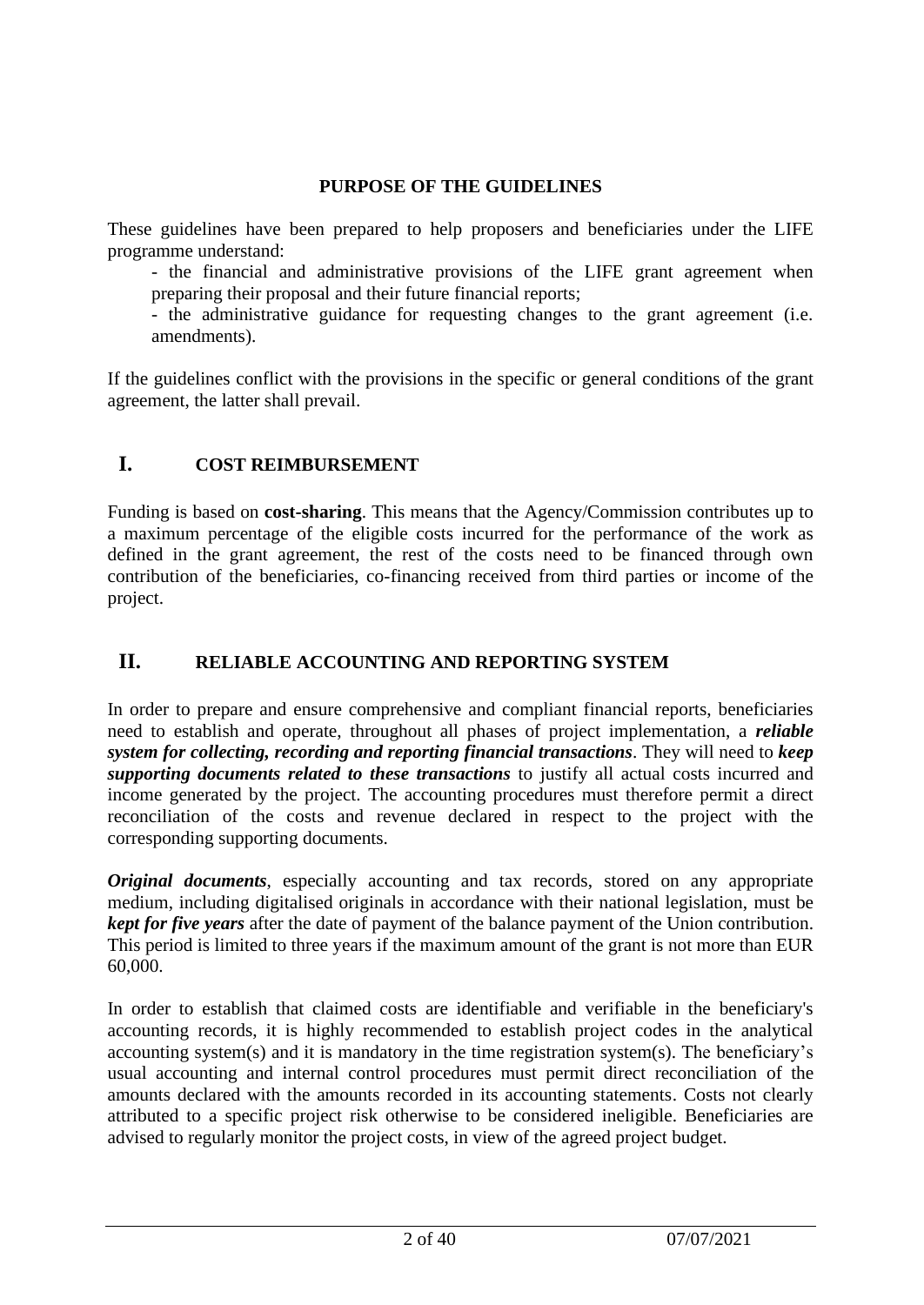### **Exception :**

Indirect costs do not need to be supported by accounting documents in the financial reporting on the project, as they are calculated as a flat rate (flat rate is identified in Annex III to the grant agreement).

### **II.1 Time Registration System**

#### II.1.1 GENERAL PRINCIPLE

Beneficiaries must have **daily** records of all hours worked by a given person. Please note that the *timesheet* shall not only record the time spent on a specific project, but it *shall reconcile the total working time* of each person. The purpose of recording the total hours actually worked by each person is to allow the Agency/Commission to verify the correct working time unit (i.e. hours, with decimal system to report periods other than full hours, e.g 5 hours and 30 min reported as 5.5 hours).

If a beneficiary does not have a time registration system in place at the time that the grant agreement is signed, he should, as a minimum:

- establish registration and submission procedure for the project staff,
- introduce a validation procedure for the supervisors/line managers to certify the correctness of the timesheets.

It is recommended, but not obligatory, to use the model timesheet available on the LIFE website under the [Templates](https://cinea.ec.europa.eu/life/contract-and-financial-aspects_en#ecl-inpage-746) section of the Contract and financial aspects webpage.

Beneficiaries are free to fine-tune the model, e.g. in order to provide a further break-down of the working time into different actions or tasks. However, any own-developed timesheet should at least contain equivalent information. Employing incomplete, inappropriate or unreliable timesheets or time registration systems may jeopardize the eligibility of the personnel costs reported, resulting in a reduction in the eligible costs which may lead to a reduced payment amount or a recovery of payments previously made.

In practice, every coordinating and associated beneficiary must establish a time registration system that, as a minimum, includes at least the following elements:

- a) Clear identification or reference to the LIFE project.
- b) Clear identification of the beneficiary and employee.
- c) Clear identification of the year, month and day.
- d) Number of working time units worked for the LIFE project.
- e) Number of working time units worked for other EU-funded projects.
- f) Number of working time units worked in total by the person.
- g) Date and signature of the employee.
- h) Date and signature of the supervisor.

The beneficiary shall ensure that the project file contains a short description of the time registration system employed in particular for the registration and submission routines for the employees and the validation procedure for the supervisor/line manager. The timesheet should be updated in a timely manner – ideally every working day.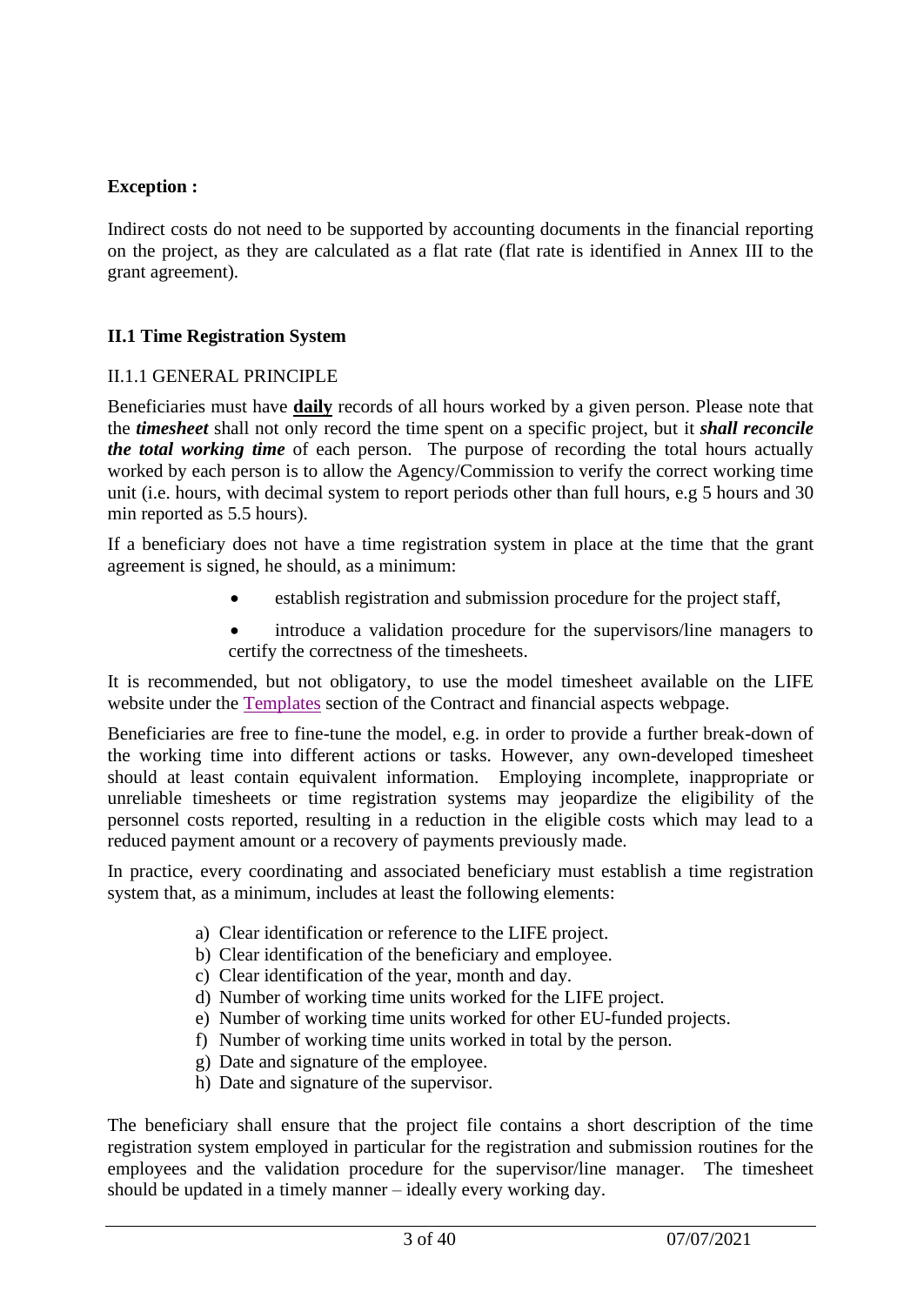Information included in the timesheets should reconcile with the records of annual leave, statutory holidays, sick leave, other leaves and work related travels.

The completed timesheet for a given month must be signed and approved in a timely manner – ideally during the first week of the following month.

The timesheet of a project manager or coordinator should be approved by her/his superior. If such a superior does not exist (e.g. CEO, owner of company,…) then the timesheet should be signed by a staff member with responsibilities at the same level, or in absence of such a person, as a last resort, by the individual him/herself (meaning that the person will sign for both functions).

The beneficiary shall ensure that the project file contains a short description of the time registration system used, covering the registration of the time worked, the submission of time records by the employee and the validation of the time records by the supervisor/line manager.

### II.1.2 EXCEPTIONS

a) If the beneficiary can provide evidence that a member of staff is employed for the project in **full time capacity** or for a **fixed contractually defined percentage of time**, it is not necessary to maintain timesheets. This should be documented through the contract of employment or an instruction letter from the HR department or from the relevant managers, in which the employee in question is instructed to work exclusively or for a fixed percentage of time for the project for the period in question. The instruction letter, if any, shall contain at least the following details: name of employee, function in the project and description of the tasks assigned for the project, explicit indication of the specific time percentage or full time nature of the assignment, start and end date of the assignment period. In case the assignment is not full time, the letter should also specify the other tasks and corresponding percentages of time and in particular any assignments related to other EU financed projects including their identification. See also the frequently asked question section below for further guidance.

b) Timesheets, unless a formal requirement within the beneficiary's organisation, are also not required for **staff working on average less than 2 days per month in a given calendar year**. The "timesheets" for such staff are in fact the monthly/yearly records in the financial report and the validation process is the signing off when the financial report is submitted.

### **Frequently Asked Questions about Timesheets and assignment to the project for a contractually defined percentage of time:**

### **Are personnel costs refused if the LIFE model time sheet is not used to register the time actually worked for the project?**

No, as long as the time registration system used by the beneficiary (including electronic registration systems) contains, as a minimum, all the information required by the LIFE model timesheet.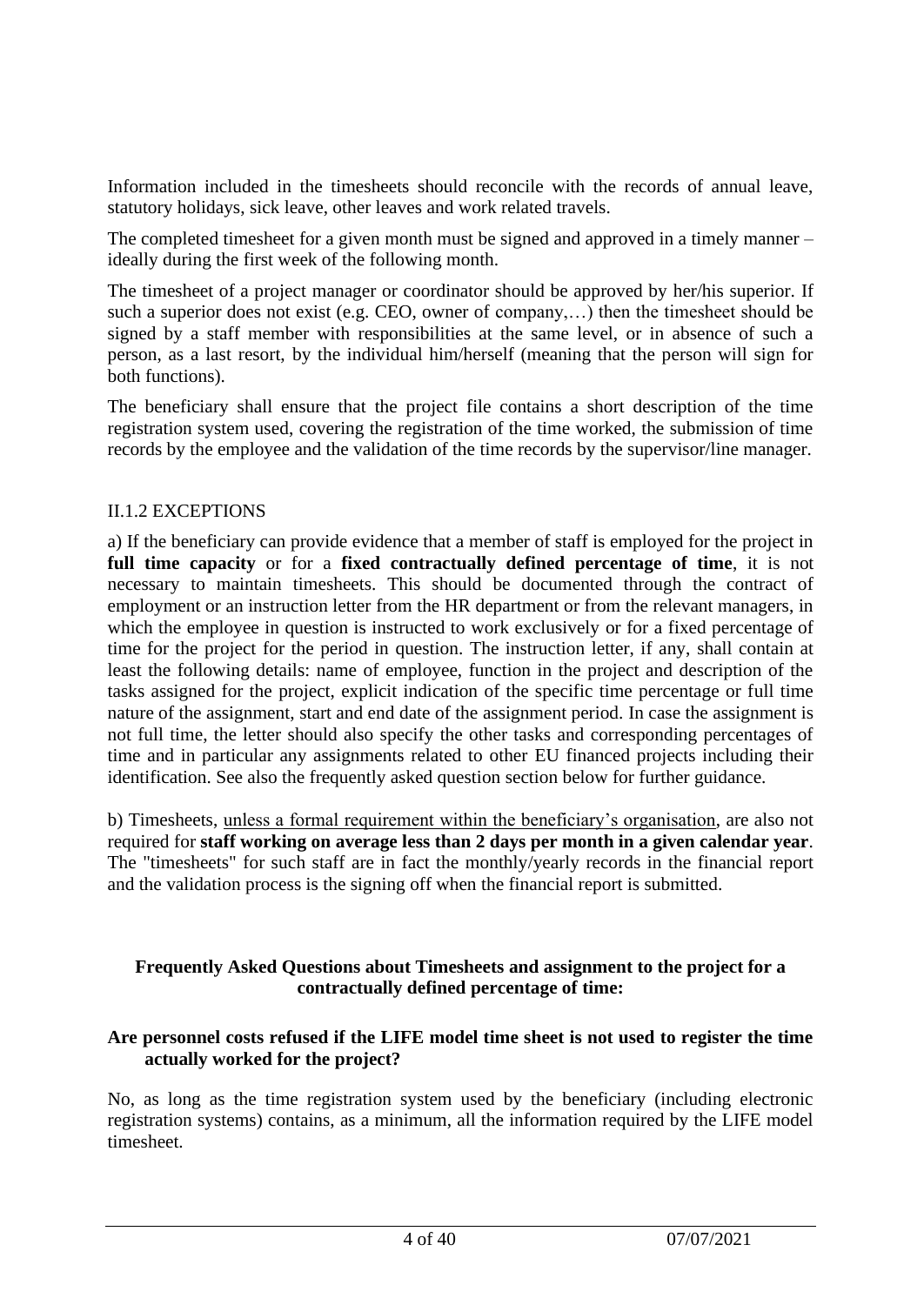### **Should the time worked for the project always be registered on a daily basis?**

Yes. In general, only timesheets where time per day devoted to the project (as well as any other activities) is specified and registered are accepted. There are two main reasons for this:

- $reliability$  of information provided it is unlikely that an employee would be able to remember the time actually worked on the project after a long time, for example after a month.
- − audit trail a daily work record can be cross checked with other time records (holidays, travel, sickness, meetings etc.).

There are exceptions to the daily registration requirement in cases where the employee might not have immediate access to the time recording system, for example during fieldwork, travels, meetings and conferences. The time recording system should in such cases be updated as soon as the employee gets access to the time recording system.

Time sheets that only state the total number of time units devoted to the project in a given period (e.g. one month) without providing daily details are unacceptable since they will not fulfil the two functions mentioned above: reliability and a possibility to cross check records. Please note that timesheets based on estimates of the time needed to complete each task cannot be accepted.

### **Should non-standardised electronic time registration records be printed out and certified with a signature?**

Yes. Electronic systems such as Outlook or Excel are acceptable only if the time is registered on a daily basis, they comply with the requirements described at section II.1.1 and the records are printed out and signed monthly. If such systems are used, it is strongly recommended that the LIFE model timesheet is used.

Standardized and certified time registration systems are accepted, as long as they include the level of information as described in II.1.1. If such electronic time registration is used by the employee and validated on a regular basis by a supervisor, it is not necessary to keep signed paper copies in addition to the forms certified electronically. However, a description of the time recording system should be provided on request. In addition, print-outs of time registration records may be requested by the Agency/Commission to support the personnel costs reported. Please note that it must be possible to obtain such print-outs at any time during the project and for three<sup>1</sup>/five years after the final payment is made for audits purposes.

### **What time registration units should be used in the financial report?**

It should be the time units used in the time registration system employed by the beneficiary, i.e. if hours are used in the time registration system hours should also be used as time units in

<sup>&</sup>lt;sup>1</sup> Three years if the maximum amount of the grant is not more than EUR 60,000.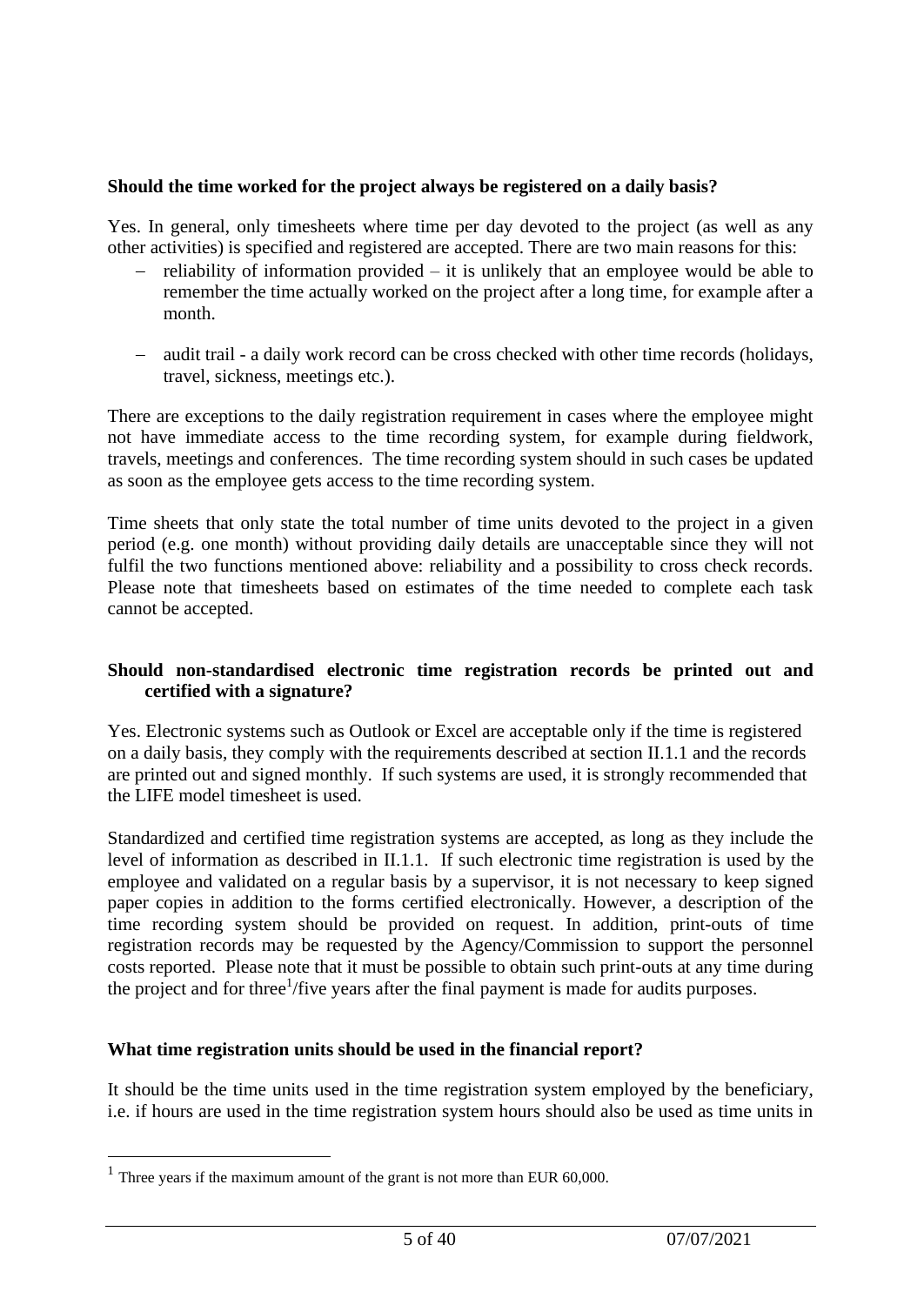the financial report. The decimal system shall be used to report periods other than full hours (e.g. for 5 hours and 30 minutes, please report 5.5 hours).

### **When is it possible to use the 'contractual percentage of time' and be exempted from the completion of timesheets?**

The usage of a **'contractual percentage of time**' should only be considered if the assignment of the person to the project is consistent throughout the duration of the project (e.g. not when the percentage of assignment can fluctuate over the project implementation period). The beneficiary should also consider that the application of this exception makes sense due to the particular role in the project.

If it is a formal requirement to keep timesheets within the beneficiary's organisation, then the actual time spent on the LIFE project should in any case be registered.

### **Does the usage of a 'contractual percentage of time' need to receive prior approval by the Agency/Commission?**

No formal approval is required, but it is advisable to identify the staff for which this option will apply and report them to the monitor already at the time of the first project visit.

In general, the usage of the assignment of staff for a 'contractual percentage of time' in the project should already be flagged at the time of the proposal. It is advised that any change to it should be reported to the Agency/Commission to avoid rejection of the costs later on if the % of time allocated would not be deemed necessary for the implementation of the project.

### **II.2 Invoicing**

It is advised that there should be a clear reference to the project on all invoices from suppliers and subcontractors to link the cost directly to the project. It is recommended to use the format **LIFE[Year] [NAT/ENV/GIE/GIC/...]/[Country]/[Number] - acronym**. Inform your suppliers and subcontractors accordingly.

However, if invoices do not bear the above references, a stamp with the project number on the invoice, a reference to the project on the purchase order/in the contract or/and an electronic link in the cost accounting system to the project can also serve as proof that a cost is incurred in the frame of the project, provided that the eligibility conditions indicated at article II.19.1 are met.

*TIP: Include the project reference in the postal address that you provide to your suppliers so that it automatically appears on your invoices.*

## **III. AFFILIATES & SOLE TRADERS**

### **III.1 Affiliates**

For private beneficiaries, the Agency/Commission **may** accept that affiliated entities to a beneficiary participate in a project as long as all conditions listed in the Model Grant Agreement and its Annex X (Financial and Administrative Guidelines) are fulfilled. However, the association of entities as affiliates may complicate the project structure and thus have a negative impact on the technical and financial coherence of the project. It is therefore **entirely in the Agency's/Commission's administrative discretion to accept affiliates**, and in no case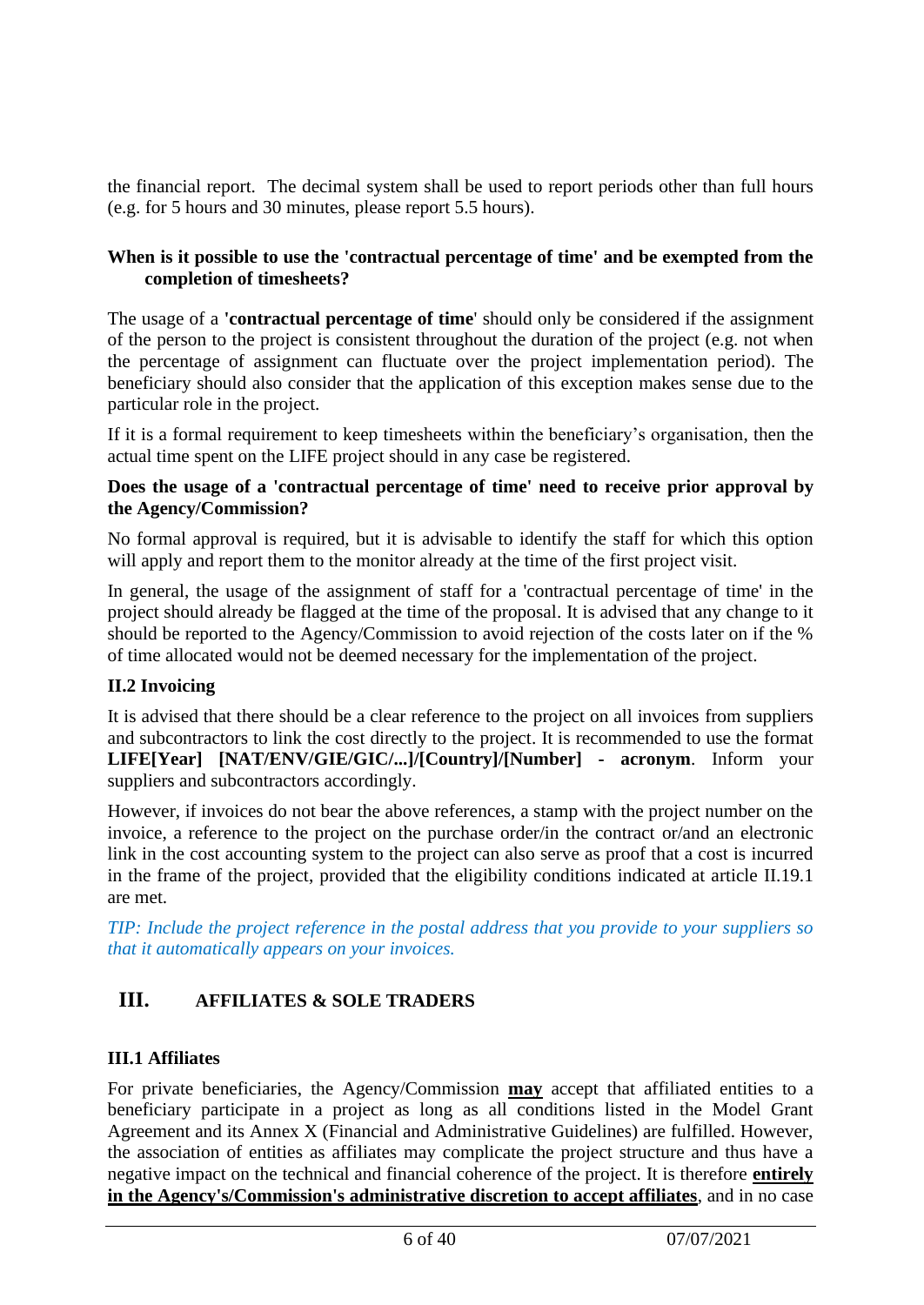will affiliated entities be accepted for public beneficiaries or entities that do not comply with the description of affiliated entities hereafter.

Affiliated entities that have an important budget/role in the implementation of the project are recommended to be included in the project as an associated beneficiary.

Affiliated entities need to comply with the eligibility and non-exclusion criteria applying to applicants and should have a structural link with the beneficiary concerned (i.e. a legal or capital link) that is neither limited to the project nor established for the sole purpose of the project implementation (so the link would exist independently of the award of the grant; it should exist before the call for proposals and remain valid after the end of the project).

As affiliated entities could be accepted those **directly controlled by the beneficiary** (i.e. daughter companies or first-tier subsidiaries), **entities controlling the beneficiary** (mother company) OR in case of **Memberships**, the beneficiary has to be **legally defined as a network, federation or association** in which the proposed affiliated entities participate. However, if several beneficiaries want to work with the same 'affiliate', the 'affiliate' should be proposed as 'beneficiary' instead.

Private beneficiaries wanting to involve their affiliates shall :

- Provide a duly completed legal entity form as well as a copy of the related legal documents (legal registration, VAT registration, statutes, legal act establishing the entity,…)

- Provide a clear description and evidence of legal or capital link between the entities, i.e. the ownership structure that demonstrates the 'control'/'decision power' over the daughter company (in case of affiliates) or the association's structure and membership list (in case of associations).

- Provide the contact details related to the affiliate: name legal representative, official legal name of the entity, legal address, other contact details (phone, e-mail).

- Provide the confirmation from their affiliate that it is not in any of the situations stated in Form 'Declaration by Affiliate' attached to this Annex X.

- Where a beneficiary participating in the project involves its affiliates to carry out work, the costs incurred by the affiliates can be accepted provided they can be verified as being 'actual' and follow the guidance below:

- Provide a clear description and evidence of the beneficiary's structure including evidence of legal or capital link between the entities, i.e. the ownership structure that demonstrates the 'control'/'decision power' over the daughter company (in case of affiliates) or the association's structure and membership list (in case of associations).

- Ensure that contractual provisions applicable to the beneficiary are also applicable to the affiliate, especially those related to the eligibility of costs and the checks and audits that the Agency/Commission can carry out.

- Retain sole responsibility to carry out the project and for compliance with the provisions of the grant agreement

- Affiliates involved in the project shall be clearly identified and their activities duly described in Annex II to the grant agreement and their costs budgeted in Annex III to the grant agreement (i.e. under the costs budgeted by the beneficiary concerned, with in the description field the acronym of the affiliate between brackets).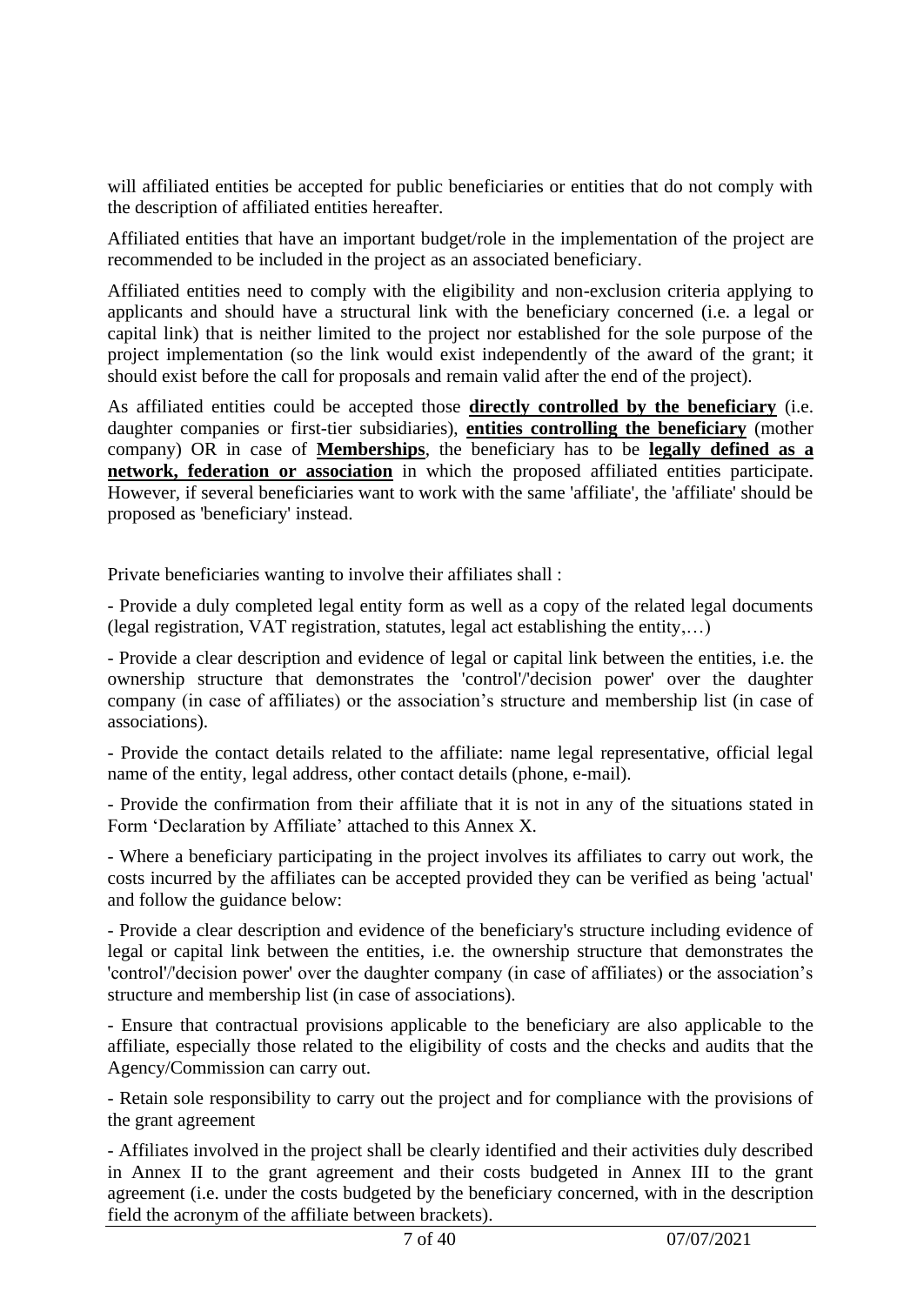The affiliate will carry out the tasks in relation to the project on behalf of the beneficiary concerned without profit and at no additional financial cost (i.e. the affiliate cannot act as a 'subcontractor').

When submitting reports (progress/interim/final), the beneficiary shall identify the work performed and resources deployed by each affiliate involved in the project.

For what concerns the financial reporting, beneficiaries involving affiliates should submit:

-An individual financial statement for each affiliate – to be signed by the legal representative of the affiliate

- A consolidated financial statement for the beneficiary (using the standard template) identifying its own costs, line per line, as well as grouping in one line per cost category the costs per affiliate – to be signed by the legal representative of the beneficiary.

### **III.2 Sole Traders**

Please note that 'Sole traders' are considered **natural persons** and are therefore **not eligible** to participate as beneficiary or affiliate as such in LIFE projects.

As a reference, entities owned and run by one individual and where there is no legal distinction between the owner and the business can be considered as sole traders. The definition of Sole Trader should also be checked against the applicable national legislation.

## **IV. PUBLIC BODIES**

### **IV.1 Who are considered public bodies ?**

- the State, a regional or local authority,

- a body governed by public law, or an association formed by one or more of such authorities or bodies governed by public law,

- or an entity registered as private law body wishing to be considered for the purpose of the LIFE call as equivalent to "public body" when it fulfils **all** four following criteria:

- $\triangleright$  it is established for the specific purpose of meeting needs in the general interest, not having an industrial or commercial character, and
- $\triangleright$  it has a legal personality and
- $\triangleright$  it is financed, for most part, by the State, or regional or local authorities, or other bodies governed by public law; or subject to management supervision by those bodies; or having an administrative, managerial or supervisory board, more than half of whose members are appointed by the State, regional or local authorities or by other bodies governed by public law, and
- $\triangleright$  in the event the organisation stops its activities, its rights and obligations, liability and debts will be transferred to a public body.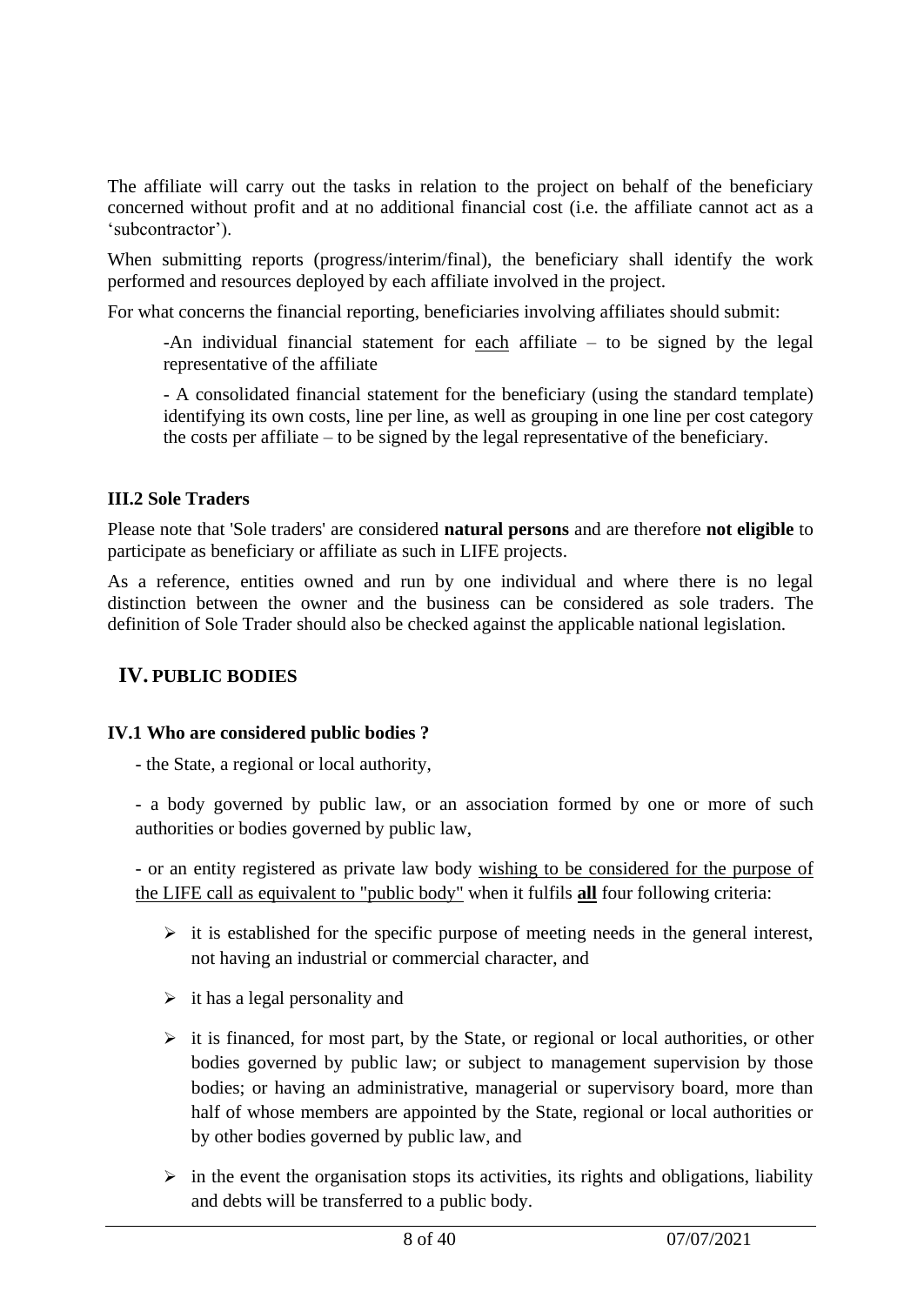Upon request by the Agency/Commission, the beneficiary will provide evidence.

## **IV.2 2% Rule<sup>2</sup>**

If any of the beneficiaries are public bodies, it is important to be aware of the 2% rule in article **II.19.2(a)(iii)** of the grant agreement. In order to be able to check if a project is in compliance with this rule, it is necessary to clarify whether each member of the project staff is classified as 'additional' personnel or not.

'Additional' personnel includes all employees (permanent or temporary) of public bodies whose contracts or contract renewals :

- start on or after the start date of the project or on or after the date of signature of the grant agreement (if this takes place before the project start date), and

- specifically second/assign them to the project (i.e. personnel file must contain a written instruction to work for the project, e.g. for ten hours per month)

Please note that 'renewal' of the contract means the extension of a temporary contract. Renewals of 'permanent contracts' are by definition not possible since the contract has in principle no end date and therefore should not be renewed.

Examples :

- Permanent staff (civil servants) already employed before the start date of the project is considered 'non-additional' (please note that permanent contracts that are artificially terminated or put on hold until after the end of the project, with the only intention to avoid the 2% rule, will not change the status of the staff member to 'additional')

- Temporary staff already employed before the start date of the project working on another project (as defined in the temporary contract) can be considered 'additional' as of the moment of 'renewal' of the contract if then assigned to the LIFE project concerned.

- Temporary staff already employed before the start date of the project but not for specific projects will still be considered 'non-additional' if the renewal of the contract (that starts on/after the start of the project or on/after signature of the renewal if later than the start of the project) is not mentioning the assignment to the LIFE project concerned.

The rule of 2% is assessed at the level of Consortium, meaning that the sum of the own contributions to the project budget of all public bodies must exceed (by at least 2%) the sum of the salary costs charged by them to the project for personnel not considered 'additional'.

Please note that co-financing obtained by public beneficiaries from public third parties<sup>3</sup> is considered as 'own contribution' for the checking of the compliance with the 2% rule. It is

<sup>&</sup>lt;sup>2</sup> At the end of the project, the cumulative own contribution of all public beneficiaries should be at least 102% of the cumulative non-additional staff costs of these public beneficiaries at project level.

<sup>&</sup>lt;sup>3</sup> Co-financing obtained from third parties:

<sup>-</sup> Has been included in the budget at grant agreement signature stage or has been communicated to CINEA subsequently and formalised through an amendment where required (either through a formal amendment, letter amendment or an exchange of e-mails).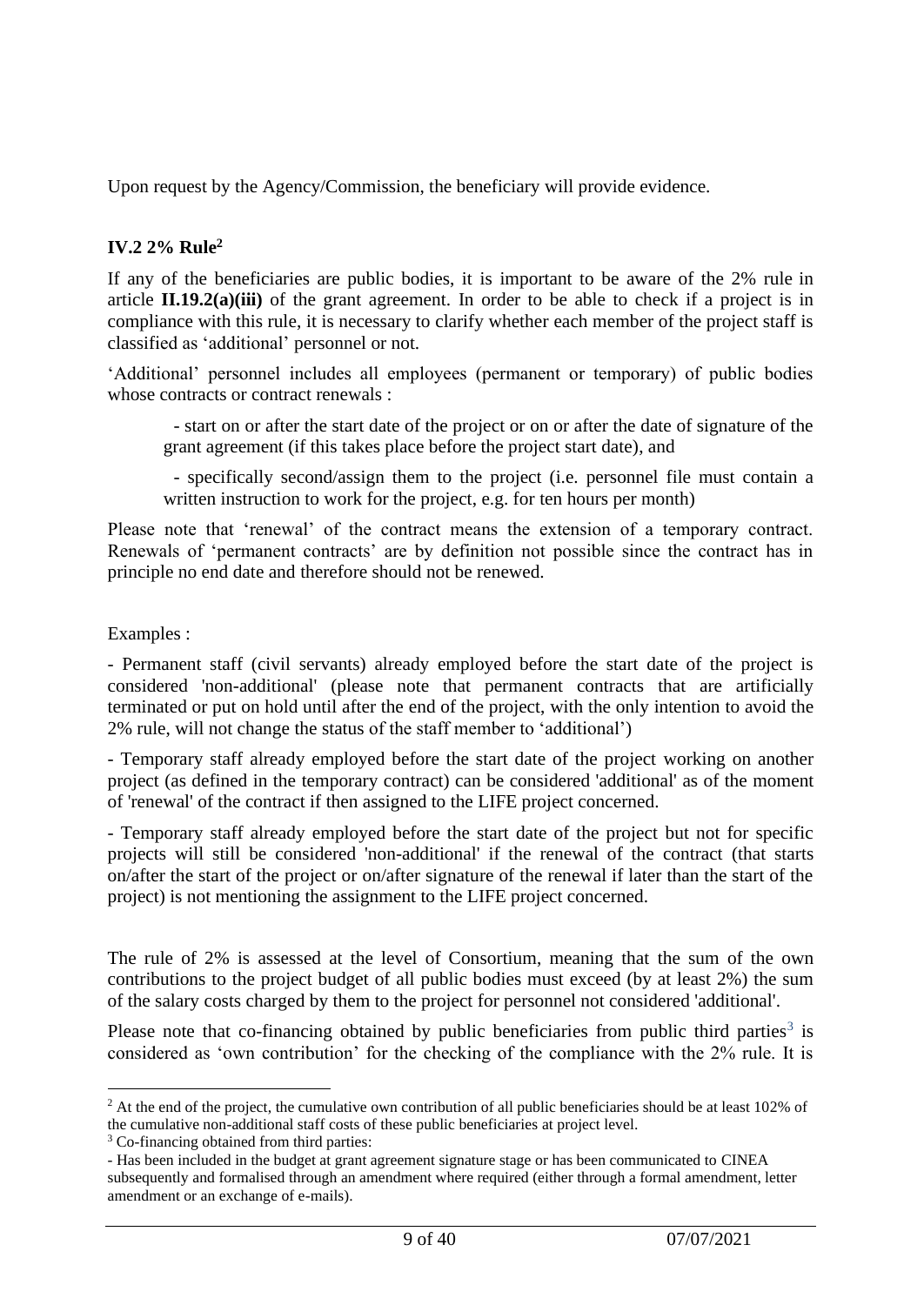therefore important to indicate clearly in the financial statement of the public beneficiary concerned, that the co-financing reported comes from a **public** third party or not!

!!! The coordinating beneficiary should, **BEFORE**, submitting the final financial statement check if the 2% rule is complied with. If not, the public beneficiaries *may wish to claim only part of the non-additional staff costs to avoid a cut in Union Contribution*. Please note that the re-calculation of the own contribution of the public entities is done taking into account the individual percentage of own contribution foreseen in the grant agreement.

### **IV.3 Non-additional personnel in Capacity Building projects**

Costs of non-additional personnel of public bodies are not eligible.

## **V. WHAT ARE ELIGIBLE COSTS?**

### **V.1 To be eligible all costs must be:**

- *actually incurred within the duration of the project* (see Art. I.2.2 of the grant agreement), i.e. the legal obligation to pay was contracted after the starting date and before the end date of the project, or after the signature of the grant agreement by the Agency/Commission in case this signature takes place before the project starting date

#### *With the exception of*:

- $\triangleright$  the request for payment of the balance and
- $\triangleright$  the corresponding supporting documents, i.e. final report on implementation of the project, final financial statement, certificate on the financial statements and underlying accounts (if applicable);

Cost related to the final reports and certificates on the financial statements can be considered eligible when incurred within a maximum period of three months following the end date of the project (the beneficiaries have three months to provide the reports)

Examples:

- a flight related for a *meeting that takes place within the duration of the project* can be purchased/paid as of the moment that the grant agreement is signed or as of the moment that the project has started.
- A flight for a meeting that takes place outside the duration of the project is not an eligible cost
- An event that is organised outside the duration of the project, even if ordered and paid in full before the end of the project is not an eligible cost.
- Contracting/Ordering of durable goods, consumables or services after signature of the grant agreement but before the start of the project is allowed, as long as the durable goods and services required for the implementation of the project are delivered and used within the actual project duration.

<sup>-</sup> Does not constitute double funding

<sup>-</sup> The financial contribution by a public third party must be provided exclusively for the purpose of the project (otherwise it is considered 'own funding').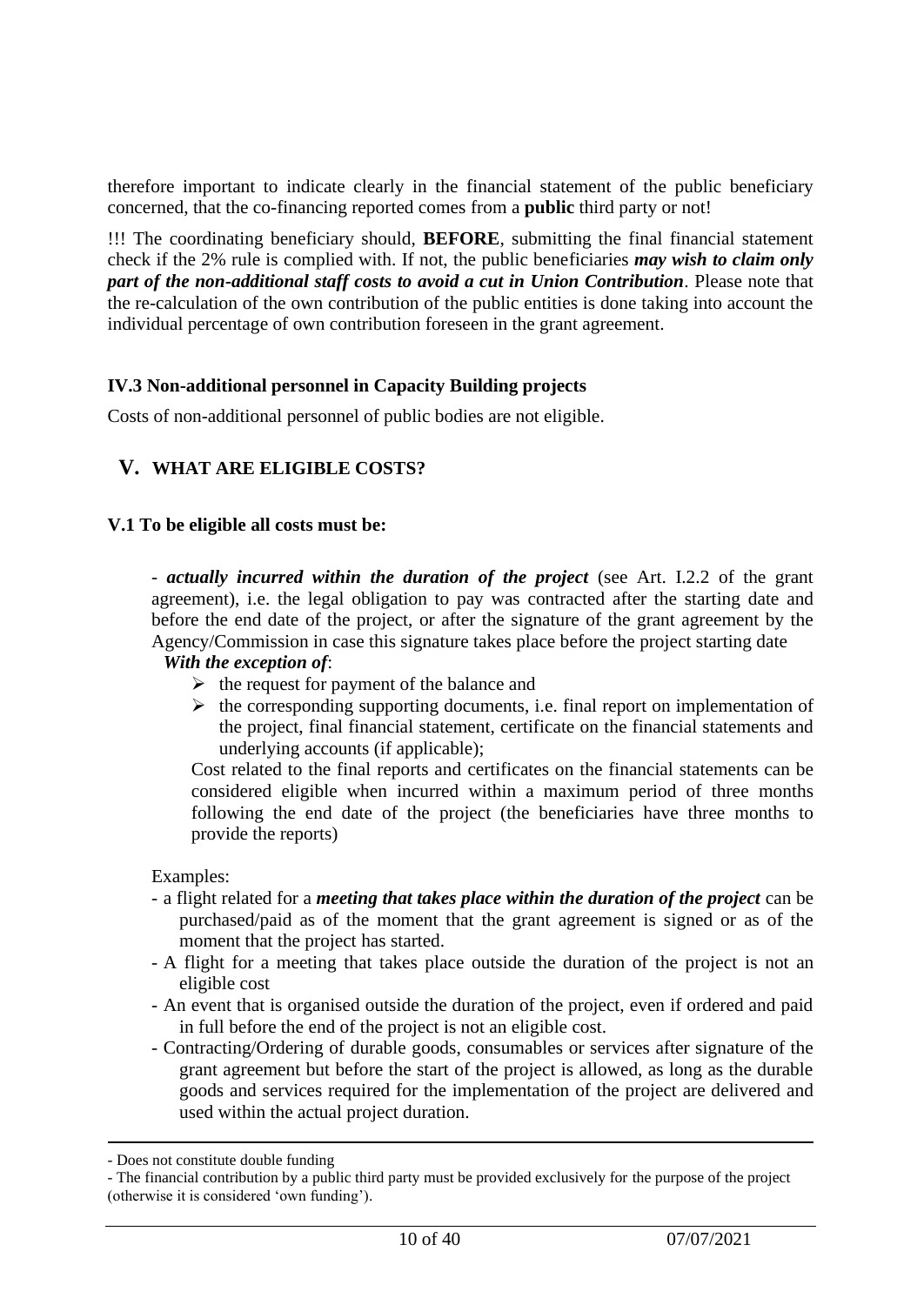- indicated in the *estimated budget of the project* (Annex III) or have been accepted by the Agency/Commission as technical justified and necessary to achieve the objectives of the project;

*Please note that the acceptance of the need for certain costs by the Agency/Commission other than those costs specifically detailed in the Annex III, can either be done:*

*- during the implementation of the project (prior approval, letters following project visits or through approval of progress/mid-term reports when this is clearly highlighted in the report concerned);*

*- or at the latest at the time of the approval of the final report.*

#### - in *connection with the project* as described in Annex II

- *necessary* for its implementation;

- *identifiable and verifiable*, in particular being recorded in the accounting records of the beneficiary and determined according to the applicable accounting standards of the country where the beneficiary is established and with the usual cost accounting practices of the beneficiary;

- in compliance with the requirements of applicable tax and social legislation; and

- reasonable, justified, and comply with the principle of sound financial management, in particular regarding economy and efficiency.

Costs related to specific cost categories will be further explained in section VIII of this guide.

### **V.2 Actual costs as opposed to budgeted costs:**

"Budgeted" costs are used for establishing a budget estimate only. Once the project has started only "actual" costs incurred must be used as a basis for completing the Interim and Final financial statements (except for the indirect costs which are subject to a flat rate).

Incurred costs must be supported by evidence that they are actual. As a general rule, neither estimated amounts, nor budgeted amounts, are acceptable. Where these conditions are not met, the amounts will be deemed to be ineligible.

## **VI. WHAT ARE INELIGIBLE COSTS ?**

All costs that do not fulfil the criteria of 'eligible costs', including:

- return on capital and dividends paid by a beneficiary;
- debt and debt service charges;
- provisions for losses, debts or other liabilities;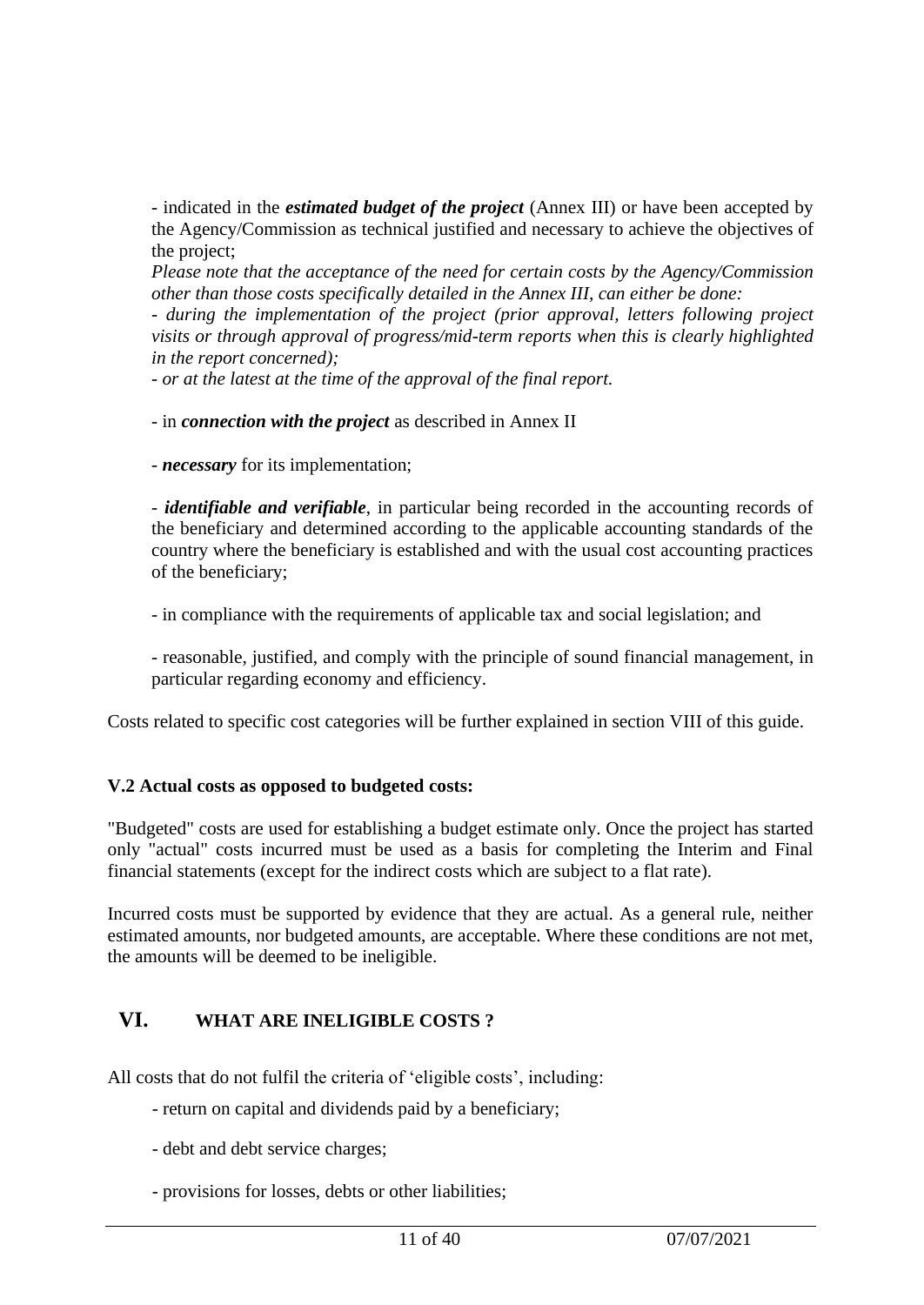- interest owed;
- doubtful debts;
- exchange losses;
- costs of transfers from the Agency/Commission charged by the bank of a beneficiary;

- costs declared by the beneficiary under another project receiving a grant financed from the Union budget. Such grants include grants awarded by a Member State and financed from the Union budget and grants awarded by bodies other than the Agency/Commission for the purpose of implementing the Union budget. In particular, beneficiaries receiving an operating grant financed by the EU or Euratom budget cannot declare indirect costs for the period(s) covered by the operating grant, unless they can demonstrate that the operating grant does not cover any costs of the project

- contributions in kind from third parties including voluntary work for calls 2014-2019 (as of call 2020, voluntary work is eligible);

- excessive or reckless expenditure (including unnecessary or wasteful outlays);

- any costs related to actions that may be considered as compensatory or mitigation measures for damages caused to nature or biodiversity by permitted plans or projects (unless such damages would be caused by the objectives of the LIFE project itself);

- unless explicitly foreseen in Annex II, any costs related to management plans, action plans and similar plans<sup>4</sup>, drafted or modified in the context of a LIFE project, if the related plan is not legally operational before the project end date. This includes the completion, before the project end date, of all procedural/legal steps in Member States where such procedures are foreseen;

- costs for major infrastructure or fundamental scientific research unless explicitly foreseen in the project description in Annex II;
	- Examples of other costs that are considered not eligible further to the 'eligibility criteria) :
	- costs for EMAS and ECOLABEL registration procedures;

- internal invoices, i.e. costs resulting from transactions between departments or affiliated entities of beneficiaries, except when agreed and where all elements of profit, VAT and overheads are excluded;

- distribution, marketing and advertising expenses to promote products or commercial activities, except where specifically indicated in the project description in Annex II;

<sup>4</sup> Obligatory "After-LIFE plans" are not included in this category.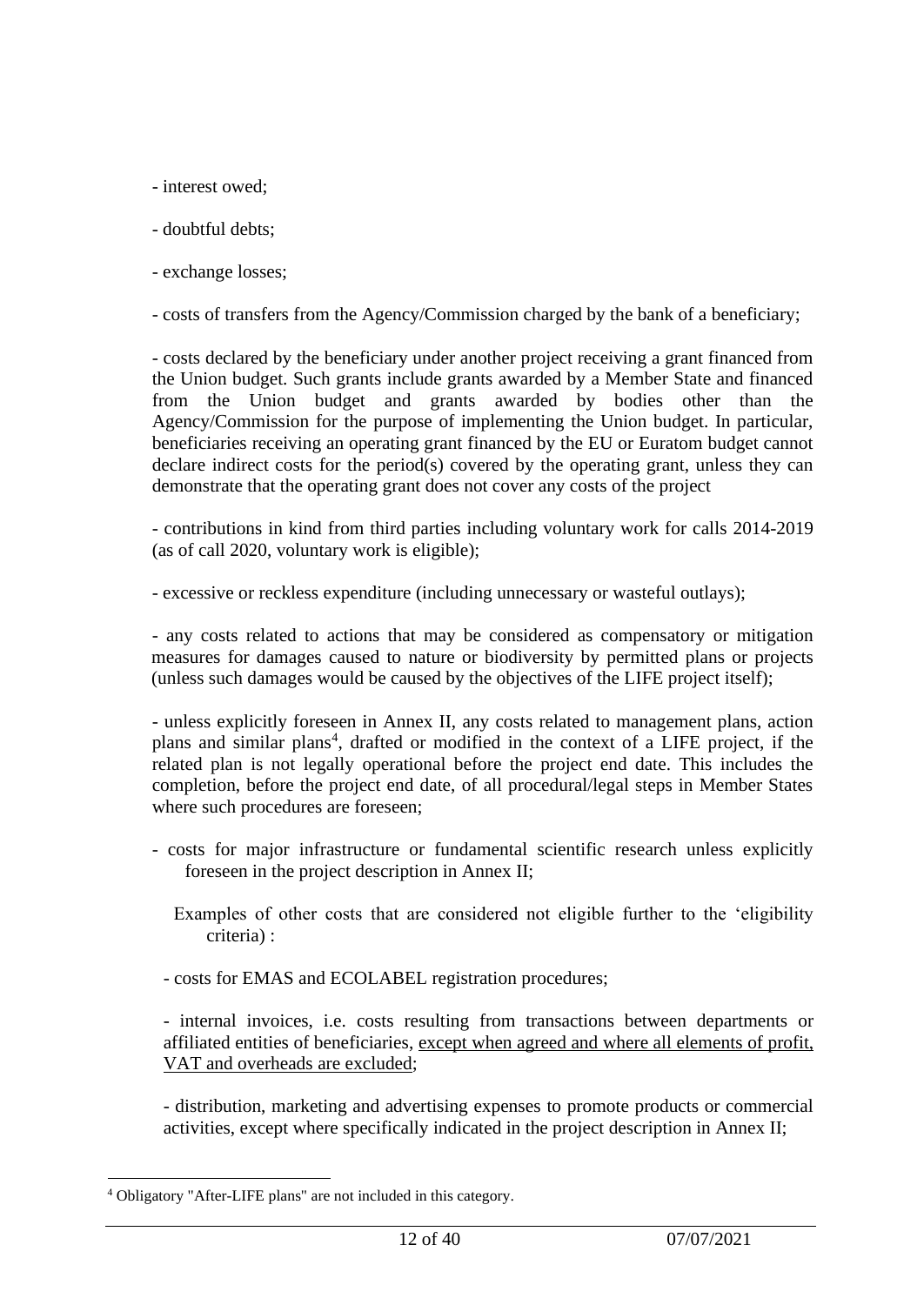- costs related to finding/obtaining alternative or additional sources of funding for the project;

- costs incurred by co-financers to the project;

- travel and accommodation expenses or any form of remuneration in the name of agents of the Union institutions and of the external monitoring teams

- 'notional interests', 'opportunity costs'' or 'imputed interests'

- costs related to the proposal preparation or to the review phase.

- deductible VAT

- any expenses that do not comply with the eligibility criteria formulated in Commission notice Nr.2013/C-205/05 (OJEU C-205 of 19/07/2013, pp. 9-11), concerning the eligibility of Israeli entities and their activities in the territories occupied by Israel since June 1967, for grants, prizes and financial instruments funded by the EU from 2014 onwards, including with respect to third parties referred to in Article 137 of the EU's Financial regulation.

### **VII. AWARD OF CONTRACTS**

As mentioned in the grant agreement (Art. II.9 for 2014-2016 grants and Art. II.10 as of 2017 grants), if the project requires the procurement of goods, works or services, the beneficiaries shall award the contract to the *tender offering best value for money* or, as appropriate, to the tender offering the *lowest price*. In doing so, they shall *avoid any conflict of interests*.

Please note that the Agency/Commission is not imposing the EU public procurement rules on non-public beneficiaries. Unless otherwise stipulated in the grant agreement, beneficiaries are in principle free to organise the procurement in their usual way as long as they respect the criteria on 'best value for money or lowest price and 'absence of conflict of interest'. However, beneficiaries should keep in their project file a short description of the tender rules (including their internal guidelines for selecting contractors if any) and the regulatory references used within the project.

In all cases, including cases where according to a beneficiary it does not make sense to organise a formal tendering process (e.g. monopoly situation,…), this should be substantiated with supporting documents in the project file.

Beneficiaries should ensure and be able to demonstrate that their tender procedures for the selection of suppliers/subcontractors comply with :

- the principles of 'best value for money' and 'no conflict of interest'

- the principles of transparency, proportionality, equal treatment and nondiscrimination of potential contractors

- the EU public procurement rules (if beneficiary is 'public')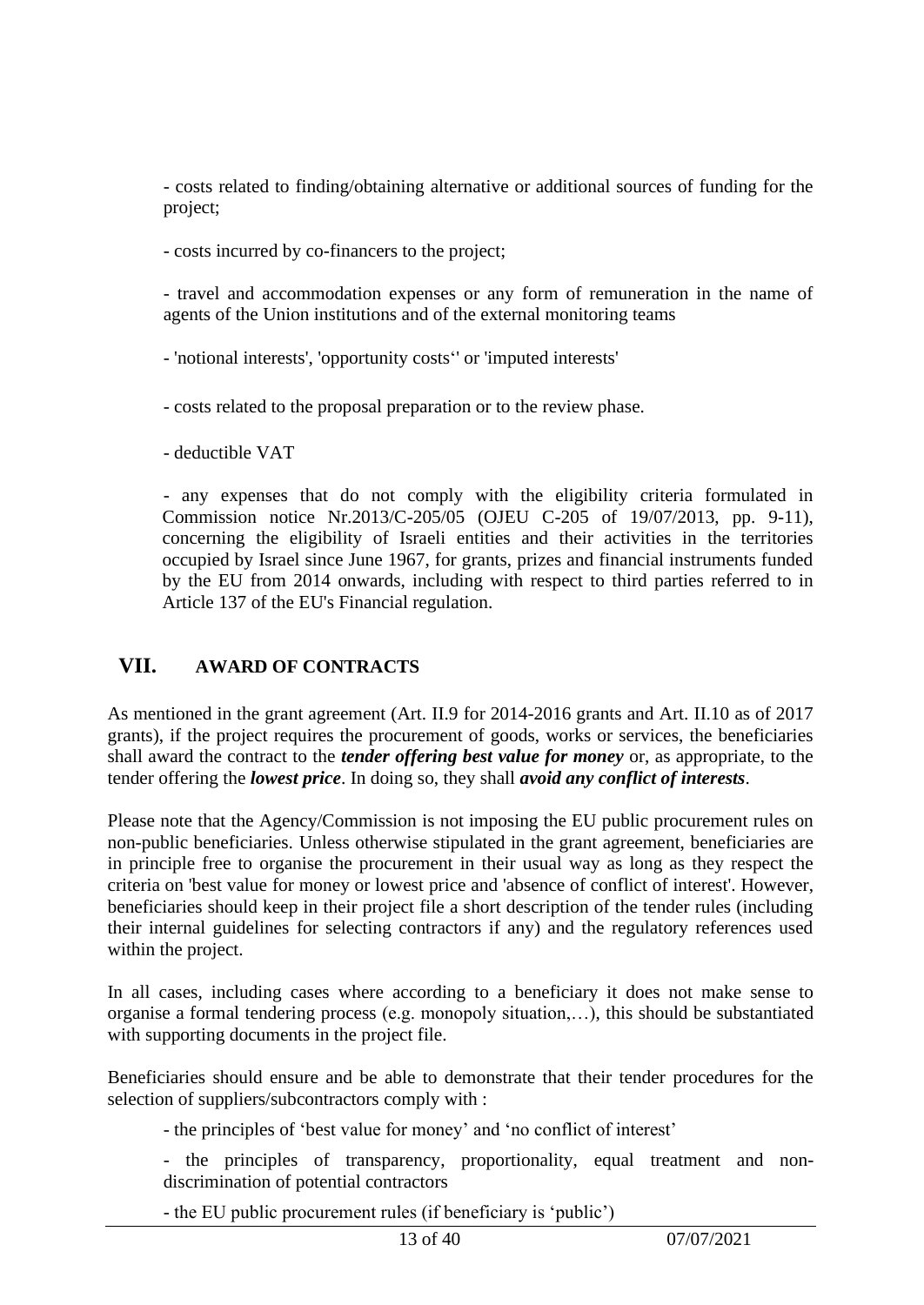- the requirement to use an open tendering procedure for private beneficiaries and affiliated entities when the value of a contract (exclusive of VAT) exceeds EUR 130,000 for 2014-2016 grants, EUR 135,000 for 2017-2018 grants and EUR 139,000 for 2019 grants (including publication of the call for tender in the relevant media, such as e.g. the official journal, newspapers,…). For the 2020 grants, the open tendering is no longer a requirement. See under the 'tips' here below, further guidance for beneficiaries publishing on their own website

- Below the threshold mentioned above for open tendering, the beneficiary shall award the contract to the tender offering best value for money or, as appropriate, to the tender offering the lowest price, while avoiding any conflict of interests and maintain written evidence of how the criterion of best value for money was met in accordance with the usual procurement policy and/or practise of the beneficiary (i.e. their internal procurement rules of the beneficiaries). Please note that the internal procurement rules should also guarantee the lowest price or best value for money/no conflict of interest

Public beneficiaries need to comply with the national public procurement rules.

It should be noted that contracts may not be split in smaller contracts ("saucissonage") only for the purpose of avoiding the requirement of asking for competitive price offers or launching an open tendering procedure.

Beneficiaries should ensure that the awarded contract is back-to-back with the grant agreement (i.e. that certain conditions – 'Liability for damages', 'Conflict of Interest', 'Confidentiality' and 'Pre-existing rights and ownership and use of the results'– are also applicable to the contractor.

*TIP: For each contract involving significant expenditures, it is recommended to keep in the project file the following:*

- *Short description and justification of the selection procedure employed with reference to the statutory documents, if applicable,*
- *Copy of the requests of offers sent by the beneficiary and the offers received by the subcontractors or in case of tender, a copy the publication of the call for tender published in the relevant media and the offers received;*
- *Copy of the report from the selection committee, if relevant, or internal memo justifying the choice of the contractor,*
- *Copy of the contract,*
- *Short description of the service/item purchased,*
- *Approval of the item/service purchased by the project manager,*
- *Explanation if invoice amounts differ from the contractual amount (particularly where the invoiced amount exceeds contracted amounts),*
- *Justification for any unusual tendering procedures.*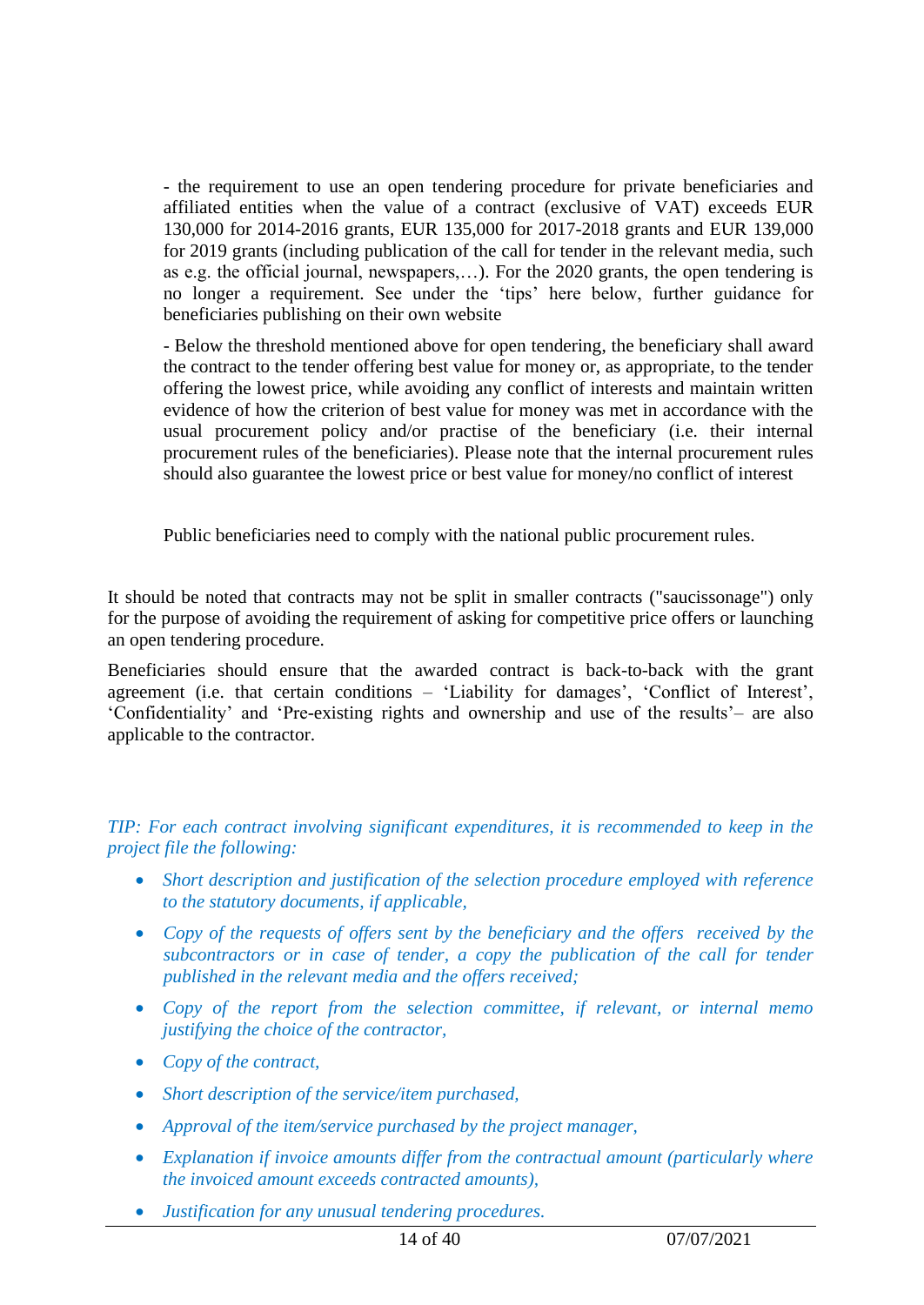*TIP : Beneficiaries that publish the call for tender on their own website, in order to comply with the 'open tendering procedure', should note that this action alone will not be considered sufficient. To consider the publication as an 'open tendering' further evidence would be needed, here is a non-exhausted list:*

- *It should be demonstrated that publication on the website attracted a reasonable number of relevant suppliers (a minimum would be 3);*
- *Any requests for clarifications or further information received by the beneficiary, based on the publication, should be kept in the project file since it demonstrates that potential suppliers were aware of the publication;*
- *A report of the unique number of visitors of the website page where the call for tender has been published;*
- *Evidence that the call for tender was also published in other media or that publicity was made through other channels (presentations, conferences, …)*
- *Evidence that the internal rules of the beneficiary provide for publishing calls on the own website (this could e.g. be used to demonstrate that in similar past procedures a reasonable number of relevant suppliers was attracted);*
- *Any other evidence that demonstrates that enough publicity has been made to attract as many relevant suppliers as possible.*

## **VIII. COST CATEGORIES**

### **VIII.1.a PERSONNEL COSTS**

The *costs of personnel* comprises:

- **actual salaries** plus the employer's portion of **social security contributions**;

- **other statutory costs** included in the remuneration, provided that these costs are in line with the beneficiary's usual policy on remuneration;

- additional remunerations, including payments on the basis of supplementary contracts<sup>5</sup> regardless of the nature of those contracts, provided that they are paid in a consistent manner whenever the same kind of work or expertise is required, independently from the source of funding used.

Or for non-employees:

- costs resulting from **specific work contracts** (when applicable)

<sup>5</sup> Please note that there should be a direct link between the supplementary contract and the LIFE project concerned!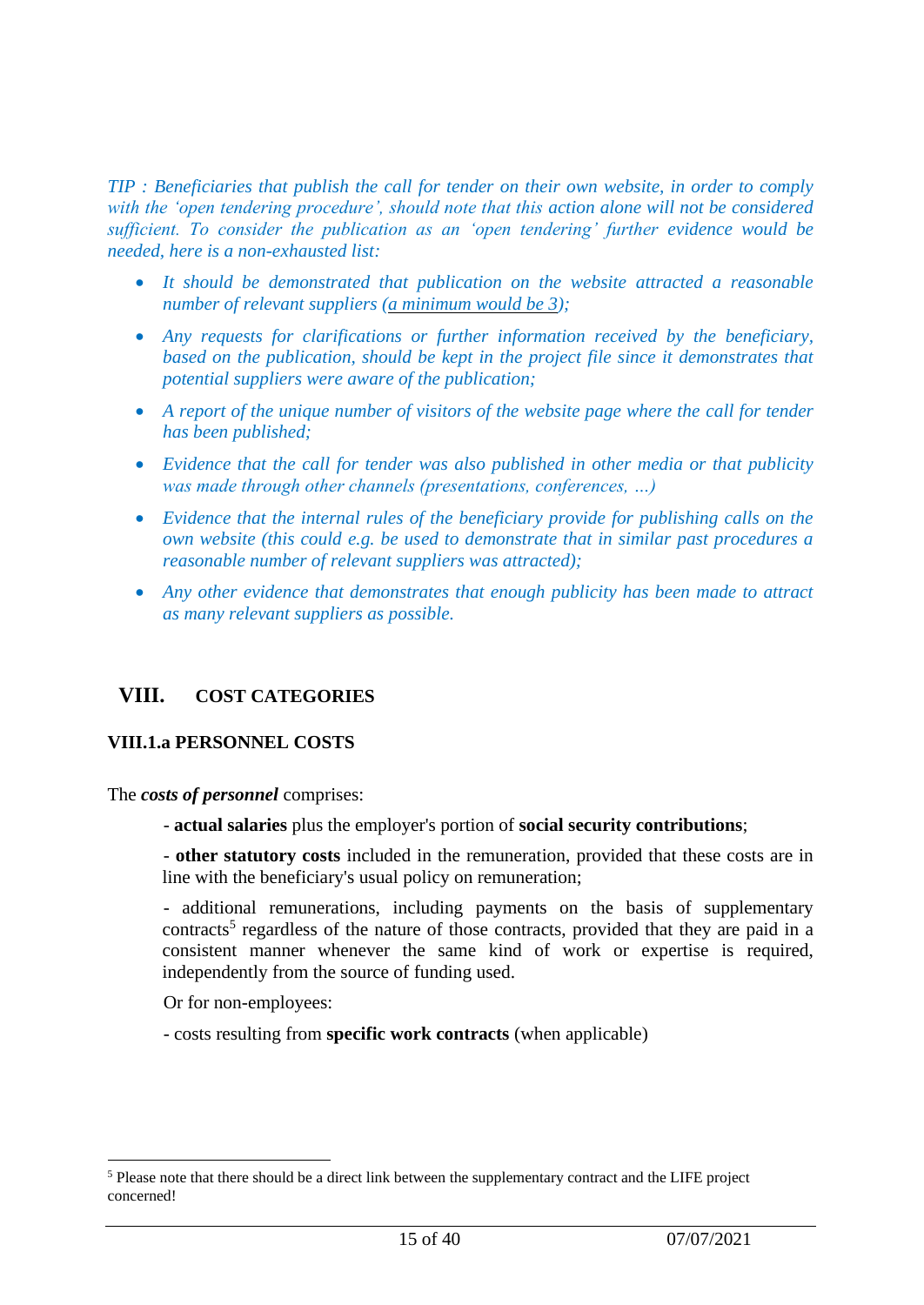Please note that the cost of personnel should not contain costs that are deemed to be included in the indirect costs, also called 'overheads' (i.e. these are covered by a flat rate).

### *'Personnel'* means:

- persons working under an employment contract with the beneficiary or an equivalent appointing act and assigned to the project

- natural persons working under a contract with the beneficiary other than an employment contract or who are seconded to the beneficiary by a third party against payment.

The costs related to natural persons may also be included under personnel costs, provided that the following conditions are fulfilled:

- (i) the person works under conditions similar to those of an employee (in particular regarding the way the work is organised, the tasks that are performed and the premises where they are performed);
- (ii) the result of the work belongs to the beneficiary (unless exceptionally agreed otherwise)
- (iii) and the costs are not significantly different from the costs of personnel performing similar tasks under an employment contract with the beneficiary.

Moreover, for direct personnel costs to be considered eligible:

- The cost must respect the eligibility criteria under Art. II.19 of the grant agreement (see also point V).
- Only costs related to the actual hours worked by the persons directly carrying out the project actions may be charged. Administrative and secretarial personnel, unless specifically agreed in the grant agreement cannot be charged as direct personnel costs. These costs are considered overheads and are deemed to be covered by the indirect costs.

*Direct personnel that comply with Article II.19 of the General Conditions* are eligible provided that they are charged on the basis of one of the three following methods:

### *Method 1 -- Hourly rate times actual hours worked*

The following three elements must be known in order to calculate the cost per employee that can be charged to the project on the basis of the hours actually worked on the project:

*- Annual productive hours*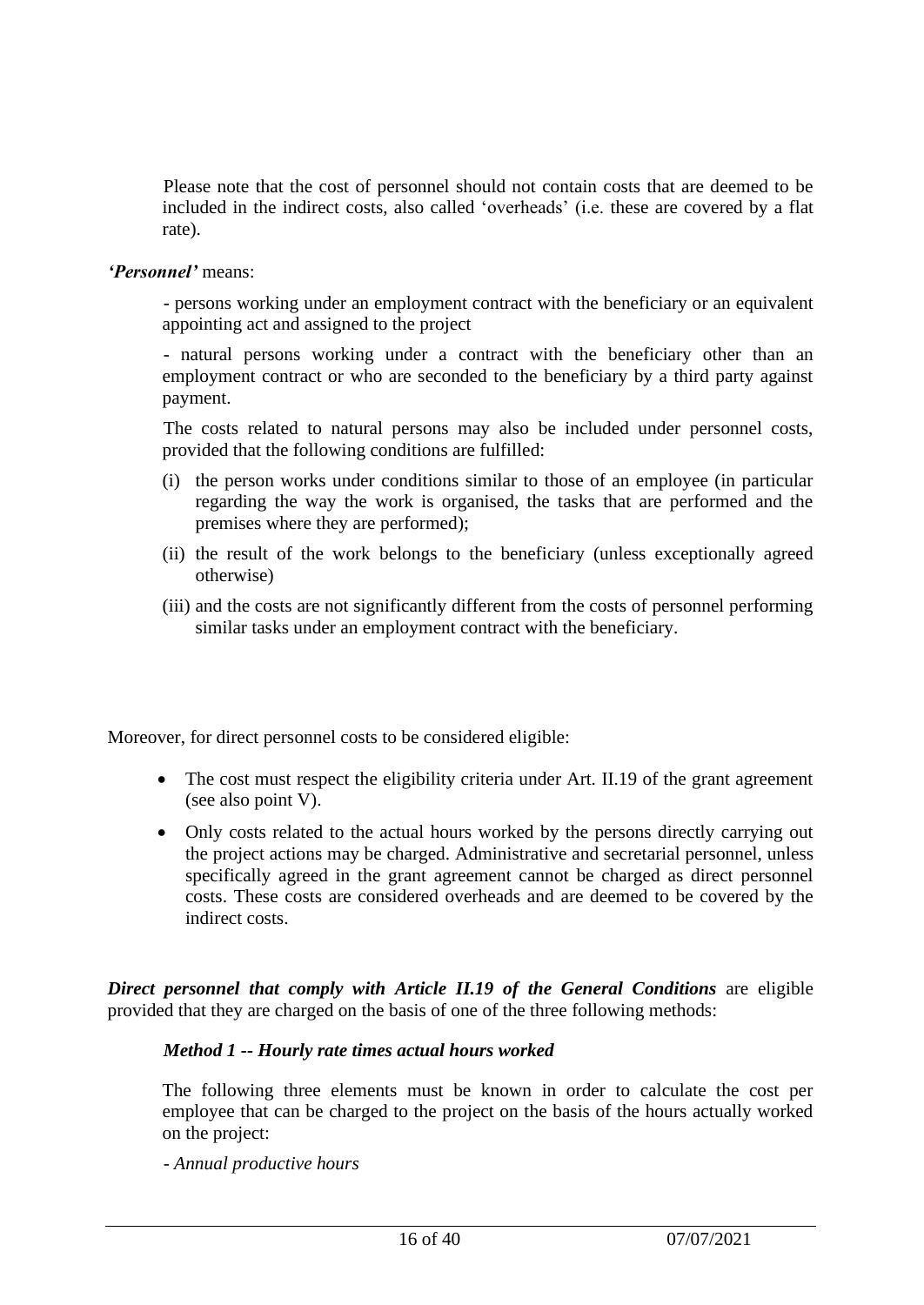A default value of 1720 total annual productive hours is used for those beneficiaries **exempted from keeping timesheets**

All other beneficiaries must justify the annual productive hours on the basis of a reliable time registration system (see point II.1). <sup>6</sup>

The total actual annual productive hours for each employee is the time actually worked according to the time registration system. It will normally result in a different number of annual working time units for each employee.

The following time is considered 'non-productive' and should not be included in the total: holidays actually taken, bank holidays, flexitime compensation, weekends, parental leave, sickness or other similar absences. However, if due to the character of the work, some of it has to be done during bank holidays or on weekends, this time should be included in the productive time. Time used on meeting activities, training and similar activities is considered as productive time.

#### *- Actual salary*

This must be taken from the payroll and should be the total gross remuneration, any other statutory costs provided that these costs are in line with the beneficiary's usual policy on remuneration and the employer's portion of social charges. Remuneration costs should be calculated individually for each employee on an annual basis.

Please note that the annual gross salary should not be calculated on the basis of a monthly salary times 12. If an employee has not worked a full calendar year for the beneficiary (i.e. starting date of employment or end date of employment falling during the calendar year), the gross salary should not be extrapolated to a yearly figure, but in such cases the gross salary of the corresponding employment duration during the calendar year should be used. Similarly, the productive hours should reflect the period in which the employee has actually worked at the beneficiary's place.

When establishing the annual personnel costs the following elements should be considered:

<sup>6</sup> CINEA will not reject hourly rates that have been calculated using the 1720 hours, if the total productive time yearly recorded in the timesheets is less than 1720 hours (in that case there is no overestimation of the cost).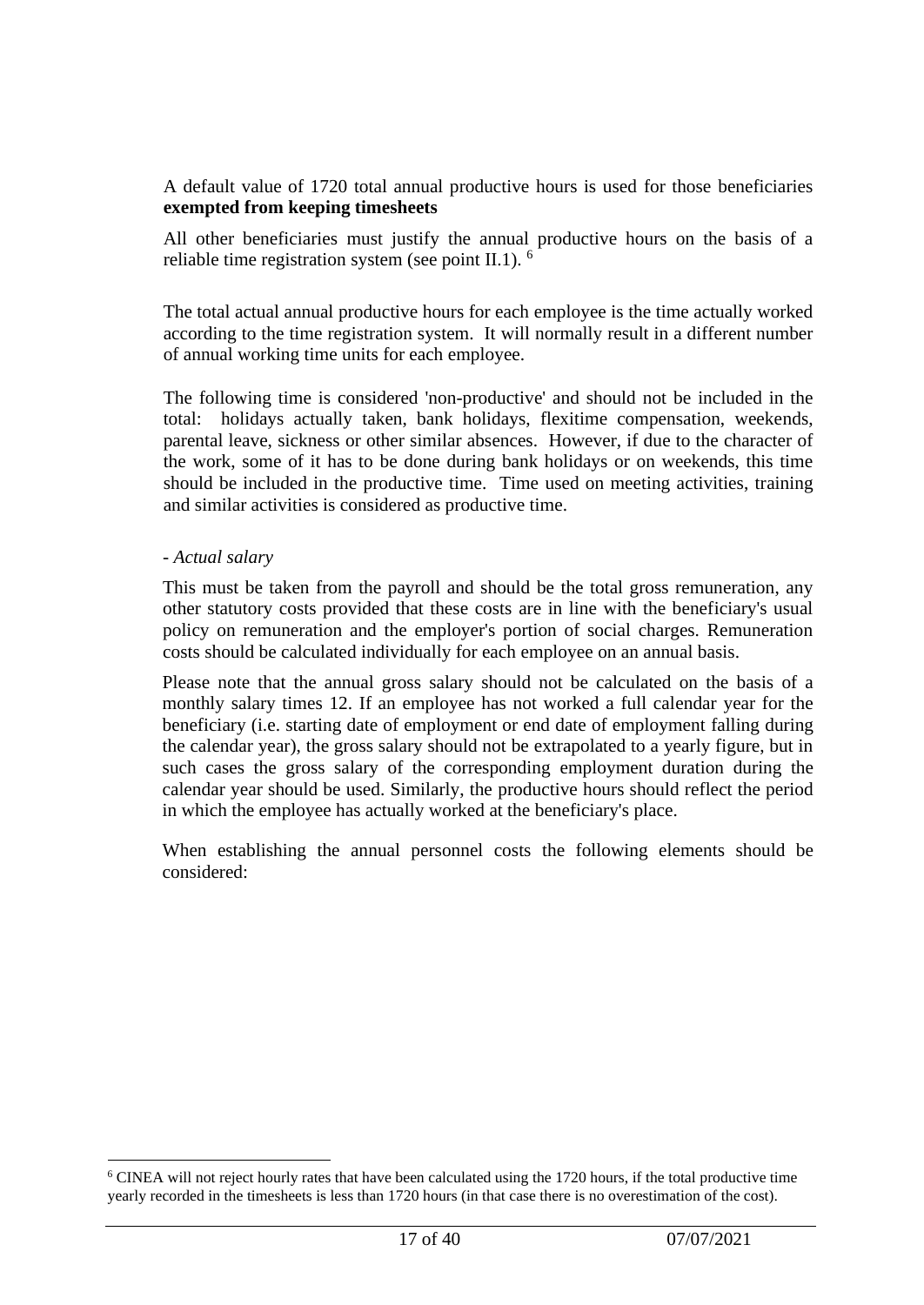| Text                                                                |
|---------------------------------------------------------------------|
| Annual gross salary including 13 <sup>th</sup> and 14 <sup>th</sup> |
| salaries, if applicable.                                            |
| Holiday allowance, if not included in #1                            |
| above                                                               |
| Obligatory/compulsory social charges                                |
| imposed by law, such as pension schemes,                            |
| schemes, insurance<br>schemes,<br>health                            |
| contribution to labour market funds, etc                            |
| Pension schemes according to general trade                          |
| union agreements                                                    |
| Company specific pension schemes (that                              |
| existed before the submission of project                            |
| proposal) if offered to all employees in a                          |
| non-discriminatory manner                                           |
| Compensation received from insurance or                             |
| other schemes in case of sickness, maternity                        |
| leave, re-employment schemes to reactivate                          |
| unemployed people, etc                                              |
| Annual personnel cost                                               |
| $(sum of 1-5 minus 6)$                                              |
|                                                                     |

Any additional and individual pension schemes and/or sickness insurance are not eligible, nor are company cars, bonuses<sup>7</sup> or any other similar fringe benefits. Dividends or profit sharing are also not eligible.

Estimations or average salaries cannot be accepted. The rates indicated in the project budget in the grant agreement are only indicative and cannot be the default reference when reporting personnel costs.

### **-** *Working time*

Only the costs of the actual hours worked on the project may be charged. The actual hours that each employee spends working on the project shall be recorded using timesheets or an equivalent time registration system established and certified by the employee and the employer. For staff working on tasks other than the LIFE project for the same employer, any working time spent on professional tasks unrelated to the project shall also be recorded. See section II.1 of this document for further information on what constitutes a reliable time registration system. Personnel working for the LIFE project less than 2 full days per month on average within a calendar year are

<sup>7</sup>

Bonuses can only be considered an eligible cost if:

Part of the beneficiary's usual remuneration practices  $\&$  based on objective conditions

Paid to the employee regardless if he/she is involved or not in EU specific projects

Paid in accordance with national law/collective labour agreement and the employment contract/equivalent appointing act

Social security contributions are paid on the bonus

<sup>-</sup> Should be linked to the project or required for the implementation, so bonuses based on commercial/sales targets or fund raising targets are NOT eligible

<sup>!!!</sup> bonuses based on the overall financial performance of the organization (e.g. profitability or surplus) may be accepted, if they are part of the usual remuneration practices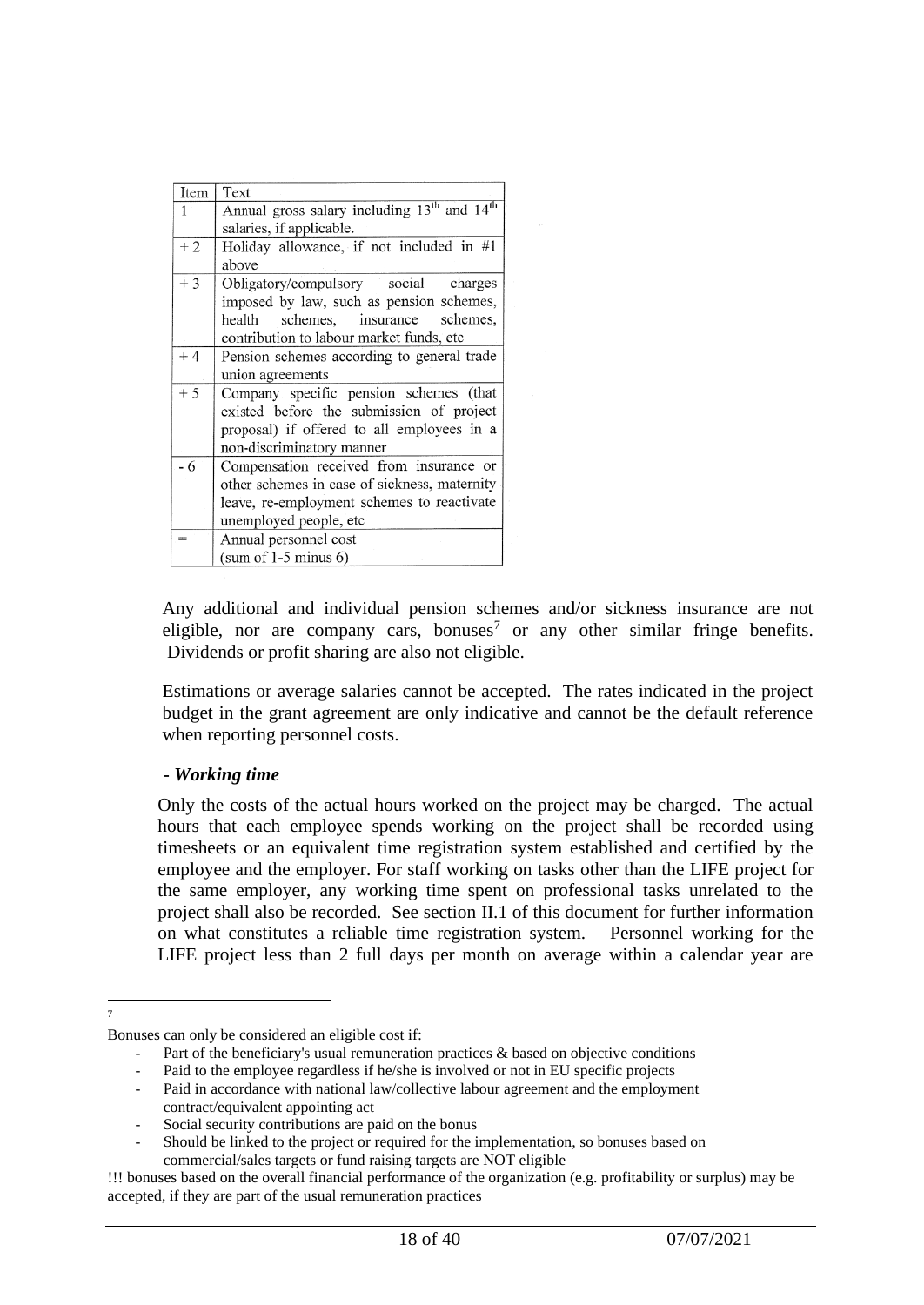exempted from the time registration obligation for the calendar year. (Note that in this last case, the default number of 1720 annual productive hours must be used.)

### *Calculation of the hourly rate:*

The hourly rate for a given year is obtained by dividing the actual annual gross salary or wages plus employer's portion of obligatory social charges and any other statutory costs included in the remuneration of an employee by the total annual productive hours (1720 hours standard for those beneficiaries not required to use timesheets or as registered in the timesheets).

Hourly rates shall be calculated on a yearly basis.

### *Method 2 – Gross Salary*

For personnel working full time for the project, or for a contractually defined percentage of time, the eligible salary cost will be calculated proportionally on the basis of the actual annual gross salary plus employer's portion of obligatory social charges and any other statutory costs included in the remuneration of an employee as defined above. In this case, the beneficiary must justify the individual secondment/assignment by providing a contractual document or a letter of assignment signed by the responsible service or authority of the relevant beneficiary. It shall contain at least the following details: name of employee, function in the project and description of the tasks assigned for the project, explicit indication of the specific time percentage or full time nature of the assignment, start and end date of the assignment period. Personnel whose costs are charged on this basis are exempted from the time registration obligation.

### *Method 3 - Specific work contracts*

This typically covers the costs of consultants and similar persons that work on the project (i.e. self-employed natural persons working part time or full time for the project under a contract which is not governed by labour law; this does not apply to contracts with companies, the related costs can be accepted under personnel costs provided that the other eligibility conditions are met.

Costs of natural persons working under a contract may be charged on the basis of such contracts, on condition that :

- (i) the person works under conditions similar to those of an employee (in particular regarding the way the work is organised, the tasks that are performed and the premises where they are performed);
- (ii) the result of the work belongs to the beneficiary (unless exceptionally agreed otherwise); and
- (iii) the costs are not significantly different from the costs of personnel performing similar tasks under an employment contract with the beneficiary.

The remuneration must be based on working days/hours rather than on delivering specific outputs/products (the latter applies more in the frame of external assistance).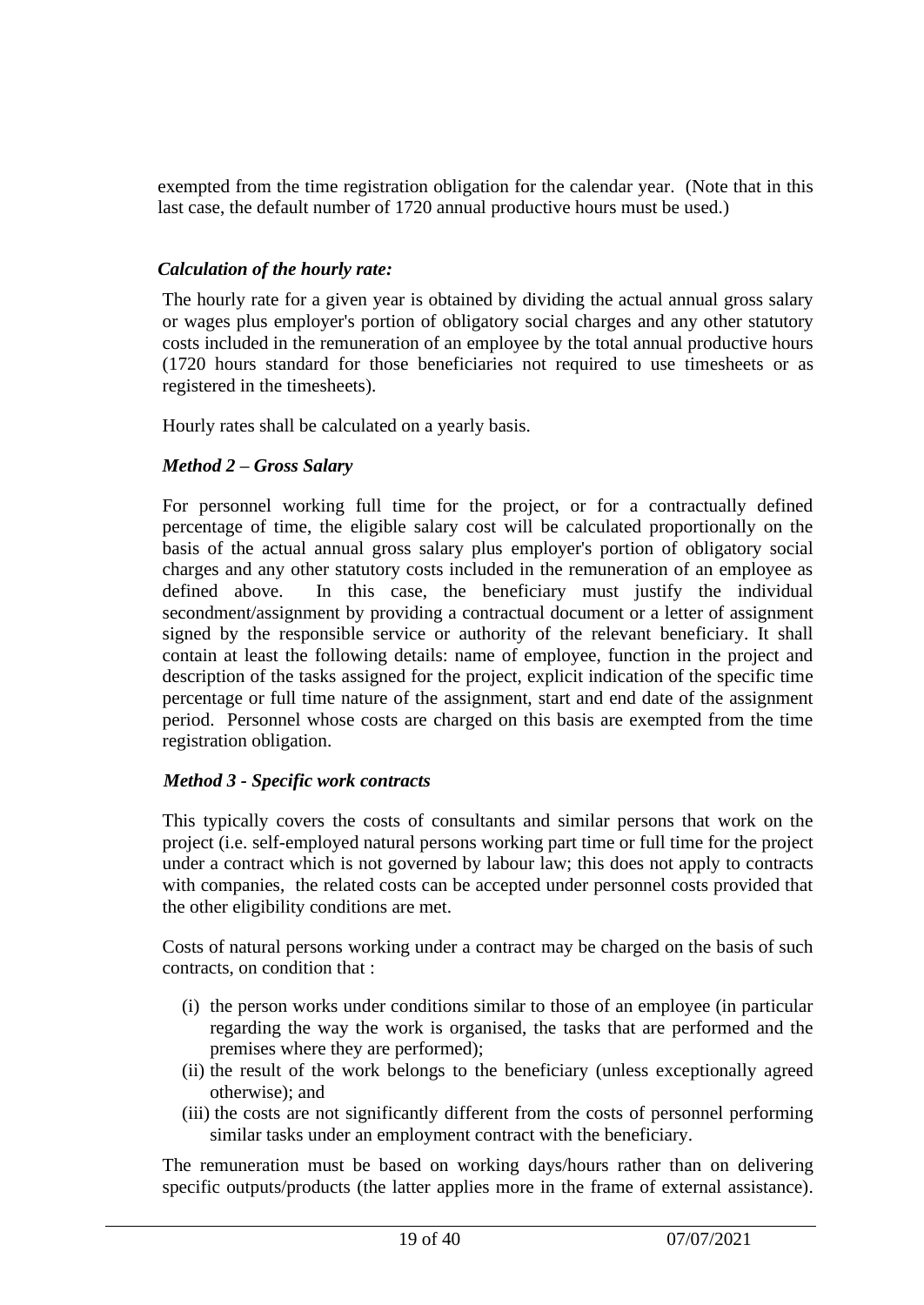This implies that the beneficiary must keep records of the hours/days worked by the person concerned under this specific contract.

Costs of natural persons working under a direct contract for a beneficiary must be calculated according to the same formula as for employees (hourly rate multiplied by the number of actual hours worked on the project).

However, the hourly rate is calculated differently, as it is not based on the annual personnel costs as registered in the payroll.

For the hourly rate, the beneficiary must use one of the following options:

- if the contract specifies an hourly rate, this hourly rate must be used;

- if the contract states a fixed amount for the services of the natural person and the number of hours to be worked: this global amount must be divided by the number of hours worked for the beneficiary under that contract.

- if the contract fixes only a global amount and does not specify the time to be worked, the costs cannot be declared as personnel costs, they may be eligible under external assistance provided that the specific eligibility conditions are met (article II.19.f).

Please note that the specific work contract should be set-up in accordance with the normal practise of the beneficiary and the applicable legislation, the rate should be in line with the level of competence required for the position and with other similar beneficiaries or projects. The contract should be detailed enough and in particular it should specify the amount of time the person shall work under this contract. It should specify the daily/hourly rate or the total amount for the contract.

The salary costs of *public body employees* may be funded only to the extent that they relate to the cost of project actions that the relevant public body would not have carried out had the project concerned not been undertaken. The employees in question, irrespective of whether they are working full or part time for the project, must be specifically seconded/assigned to the project described in Annex II. The individual secondment/assignment shall either take the format of a contractual document or that of a letter of assignment signed by the responsible service or authority of the relevant beneficiary.

For *LIFE Capacity Building projects*, the costs of non-additional personnel of public bodies are not eligible. For Capacity Building, 'additional' personnel is defined as personnel whose contracts:

(a) do not begin before the date of signature of the grant agreement, or whose contractual responsibilities were previously unrelated to implementation of the LIFE programme; and

(b) mention (including through amendment) responsibilities related to the implementation of the LIFE programme in the target Member State specifically.

When submitting the final financial statement, additional supporting documents may need to be submitted by each of the beneficiaries to the Agency/Commission if requested.

In general, supporting documentation should be kept in the project file and provided at the Agency's/Commission's (or the Monitoring Team's) first request.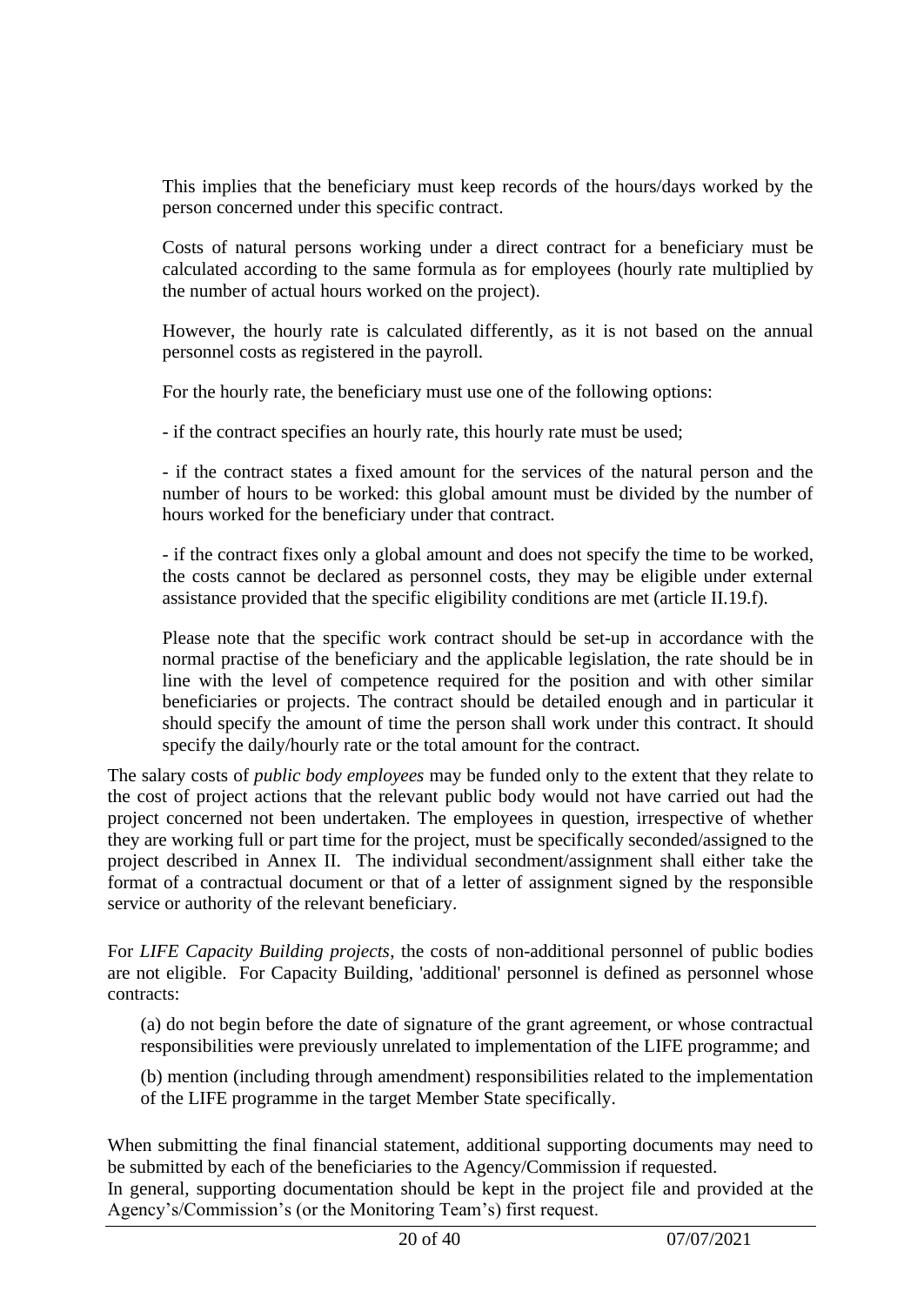### **Frequent misunderstandings**

### *Hourly rates included in the Annex III do not constitute 'agreed' hourly rates, they are only to be considered as 'estimates'.*

The financial reports to be submitted at the time of the interim/final report on the project should present the actual costs incurred and therefore use the actual rates, recalculated on the basis of the real personnel costs paid. These actual costs need to be evidenced by the corresponding time records, payslips, bank transfers,–etc. - evidence which might be requested by the Agency/Commission on a case by case basis.

*Only costs can be reimbursed and not prices* that would normally be charged to customers when engaging in commercial activities (price  $=$  personnel cost  $+$  commercial uplift). Personnel costs will only be considered eligible if they are reasonable and justified, and if they accord with the principles of sound financial management (i.e. (i) they may not unnecessarily increase the cost of the project and (ii) substantial deviations from the average cost of similar labour in the country concerned must be justified and agreed by the Agency/Commission.

#### *Only costs registered in the accounting system of the beneficiary can be reimbursed. Dividends or participation in the profit of the organisation do not constitute a cost and are therefore not eligible for reimbursement.*

### **VIII.1.b COST OF VOLUNTEERS (Call 2020 – traditional/IP projects ONLY)**

"Volunteer" means a person working on a non-compulsory basis for an organisation without payment

Volunteers will only be accepted if they comply with the following basic requirements:

- they comply with the relevant national legislation,
- they are part of a structured approach within the project and their role is clearly explained,
- a reliable system to register the time they worked for the project will be put in place.

Applicants are invited to provide a detailed description of the volunteer's activities and organisational set-up in their proposal.

For the call 2020 the work performed by volunteers can be considered as an eligible personnel cost and shall take the form of a **unit cost per day** (based on the country where the volunteer performs the work) to be charged in line with Annex XII of the grant agreement. In case the volunteer works not full days, the unit cost is **to be divided by 8 to obtain the unit cost per hour**.

The unit cost only covers the direct 'personnel costs'. Any other direct costs related to volunteers, like e.g. travel and subsistence – when specifically incurred for the LIFE project – have to be declared under the respective cost category.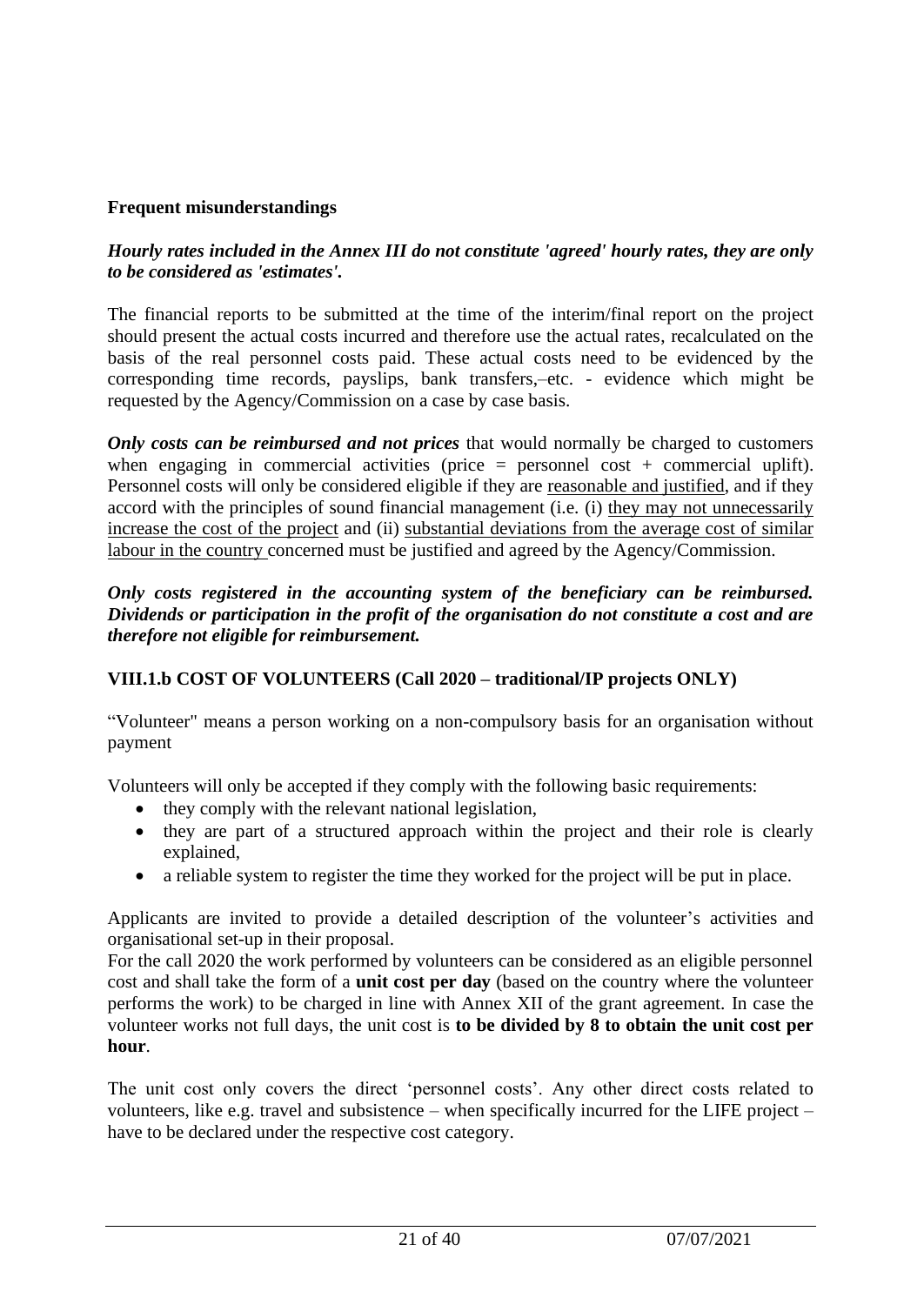The volunteer costs may be included in the basis for the calculation of the flat rate for overheads. All other costs related to volunteers that are not only nor specifically incurred for the LIFE project, are deemed to be covered by the flat rate for the overheads.

There are **two limitations** to the usage of volunteer costs:

- the Union Contribution shall be limited to the estimated eligible costs other than those covering volunteers' work.
- the value of the volunteers' work is **limited to 50% of the funding sources of the project**, including in kind contribution.

The maximum volunteer costs to be charged to the project is fixed at the time of signing the grant agreement. See hereunder an example:

| <b>Estimated budget of the project</b> |                                                                                                                     |                                        |                                                           |  |  |  |  |
|----------------------------------------|---------------------------------------------------------------------------------------------------------------------|----------------------------------------|-----------------------------------------------------------|--|--|--|--|
| max 55 % Union<br>Contribution         | <b>Estimated</b><br>volunteer costs (=<br>sum of number of<br>volunteer days *<br>unit cost for the<br>country) (a) | <b>Estimated Eligible</b><br>costs (b) | <b>Total estimated</b><br>eligible costs<br>$(c)=(a)+(b)$ |  |  |  |  |
|                                        |                                                                                                                     |                                        |                                                           |  |  |  |  |
| 1. Beneficiary 1 (profit)              | 10                                                                                                                  | 20                                     | 30                                                        |  |  |  |  |
| 2. Beneficiary 2 (non-profit)          | 0                                                                                                                   | 50                                     | 50                                                        |  |  |  |  |
| 3. Beneficiary 3 (profit)              | 30                                                                                                                  | 30                                     | 60                                                        |  |  |  |  |
|                                        | 40                                                                                                                  | 100                                    | 140                                                       |  |  |  |  |

- $\Rightarrow$  The estimated eligible volunteers' costs represent max 50 % of the overall estimated co-financing
- $\Rightarrow$  The estimated volunteers' costs (40) that can be charged to the project, will be limited to 50 % of  $(c) = 70$
- $\Rightarrow$  The max. Union Contribution = (140  $*$  55%) = **77**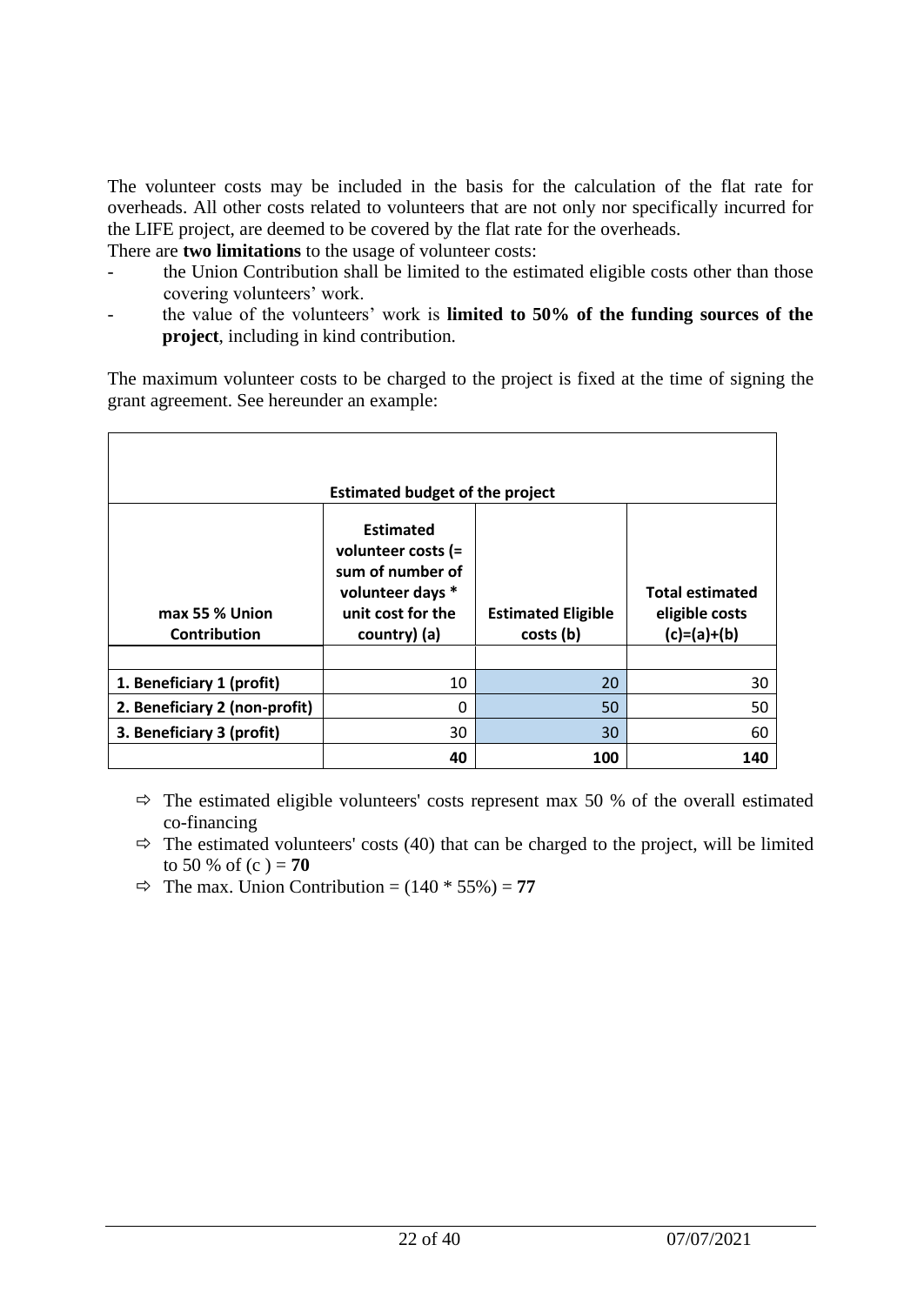At final payment stage:

| <b>Costs declared</b>         |                                                                                                              |                                                   |                                             |  |  |  |  |
|-------------------------------|--------------------------------------------------------------------------------------------------------------|---------------------------------------------------|---------------------------------------------|--|--|--|--|
| 55 % co-financing             | <b>Volunteer costs</b><br>$( = sum of$<br>number of<br>volunteer days *<br>unit cost for the<br>country) (a) | <b>Eligible costs</b><br>actually incurred<br>(b) | <b>Total eligible</b><br>$costs(c)=(a)+(b)$ |  |  |  |  |
|                               |                                                                                                              |                                                   |                                             |  |  |  |  |
| 1. Beneficiary 1 (profit)     | 15                                                                                                           | 25                                                | 40                                          |  |  |  |  |
| 2. Beneficiary 2 (non-profit) | 0                                                                                                            | 55                                                | 55                                          |  |  |  |  |
| 3. Beneficiary 3 (profit)     | 40                                                                                                           | 40                                                | 80                                          |  |  |  |  |
|                               | 55                                                                                                           | 120                                               | 175                                         |  |  |  |  |

## **1 st CAP:**

The eligible amount of volunteer's work to be accepted at time of the final payment shall be the lower value between:

- declared volunteers costs = **55**

- and the capped estimated eligible volunteers costs = 70

## **2 nd CAP:**

The amount of the grant will be limited to the sum of the accepted eligible costs actually  $incurred = 120$ 

## *The amount of the grant shall be the lowest of the following amounts:*

- the amount obtained after applying the co-financing rate to the eligible costs (including the max. volunteer costs), i.e.  $((55+120)*55%) = 96,25$ .

- the maximum amount of the grant according to the grant agreement = **77**

- the eligible costs and contributions other than those for volunteers = 120

The theoretical amount of the grant at this stage (before non-profit check and possible cuts due to non or partial implementation & 2% rule) will be **77**

## **VIII.2 SUBCONTRACTING (external assistance)**

### *Subcontracting costs are eligible when:*

- (i)The cost respects the eligibility criteria under Art. II.19 of the grant agreement (see also point V);
- (ii)The "subcontract" is awarded in line with Art. II.9 (for 2014-2016 grants) and Art. II.10 (as of 2017 grants) of the grant agreement (see also point VII);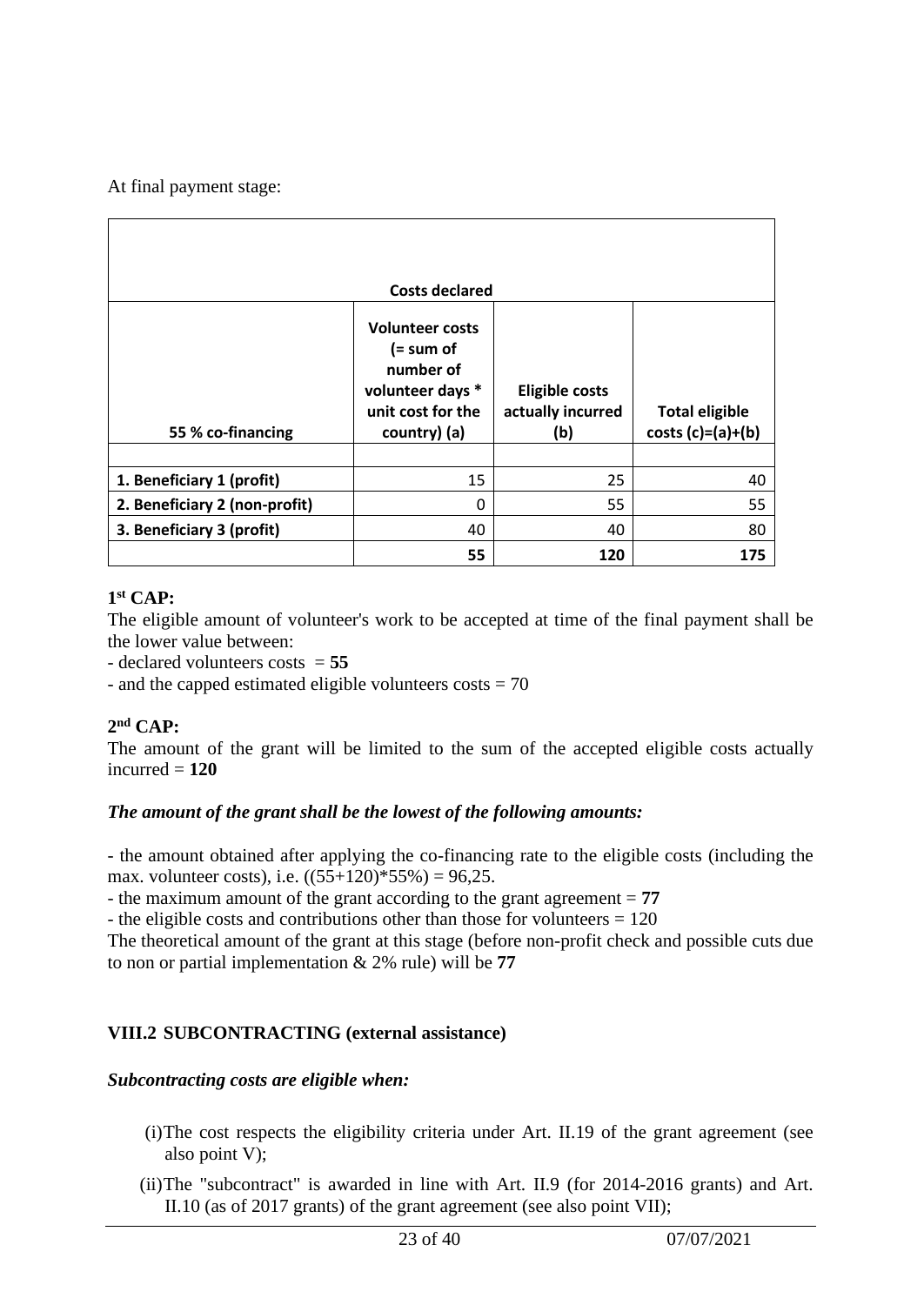- (iii)It covers the implementation by a third party of tasks described in Annex II;
- (iv)It covers the implementation of a limited part of the project, in principle limited to 35% of the total budget unless a higher level is justified
- (v) Justified having regard to the nature of the project and what is necessary for its implementation

### *Beneficiaries that use subcontracting should ensure that:*

- For 2014-2016 grants, Article II.3, II.4, II.5, II.7, II.8 and II.27 of the grant agreement & for grants as of 2017, Article II.4, II.5, II.6, II.7, II.8, II.9 and II.27 of the grant agreement are also applicable to the subcontractor;

- Subcontractor invoices bear a clear reference to the LIFE project (i.e. number, title or short title) and to the order/subcontract issued by the beneficiaries; If invoices do not bear the above references, a stamp with the project number on the invoice or an electronic link in the cost accounting system to the project can also serve as proof that a costs is incurred in the frame of the project, provided that all eligibility criteria listed at article II.19 are met.

- Subcontractor invoices are sufficiently detailed as to allow identification of single items covered by the service delivered (i.e. clear description and cost of each item).

If the project requires the procurement of goods, works or services, the beneficiaries shall award the contract to the tender offering best value for money or, as appropriate, to the tender offering the lowest price. In doing so, they shall avoid any conflict of interests. See section VII for more details.

When submitting the final financial statement, additional supporting documents may need to be submitted by each of the beneficiaries to the Agency/Commission if requested.

In general, supporting documentation should be kept in the project file and provided at the Agency's/Commission's (or the Monitoring Team's) first request.

### *Examples of subcontracting ('external assistance') costs:*

- the creation of a logo
- establishment of a dissemination plan
- design of dissemination products
- publication of a book
- renting of material
- creation of a website

- **lease of land use rights** if they concern a **short-term** lease that expires prior to the project end date

…

However, services **related to prototype** development should be budgeted under prototype and not under external assistance.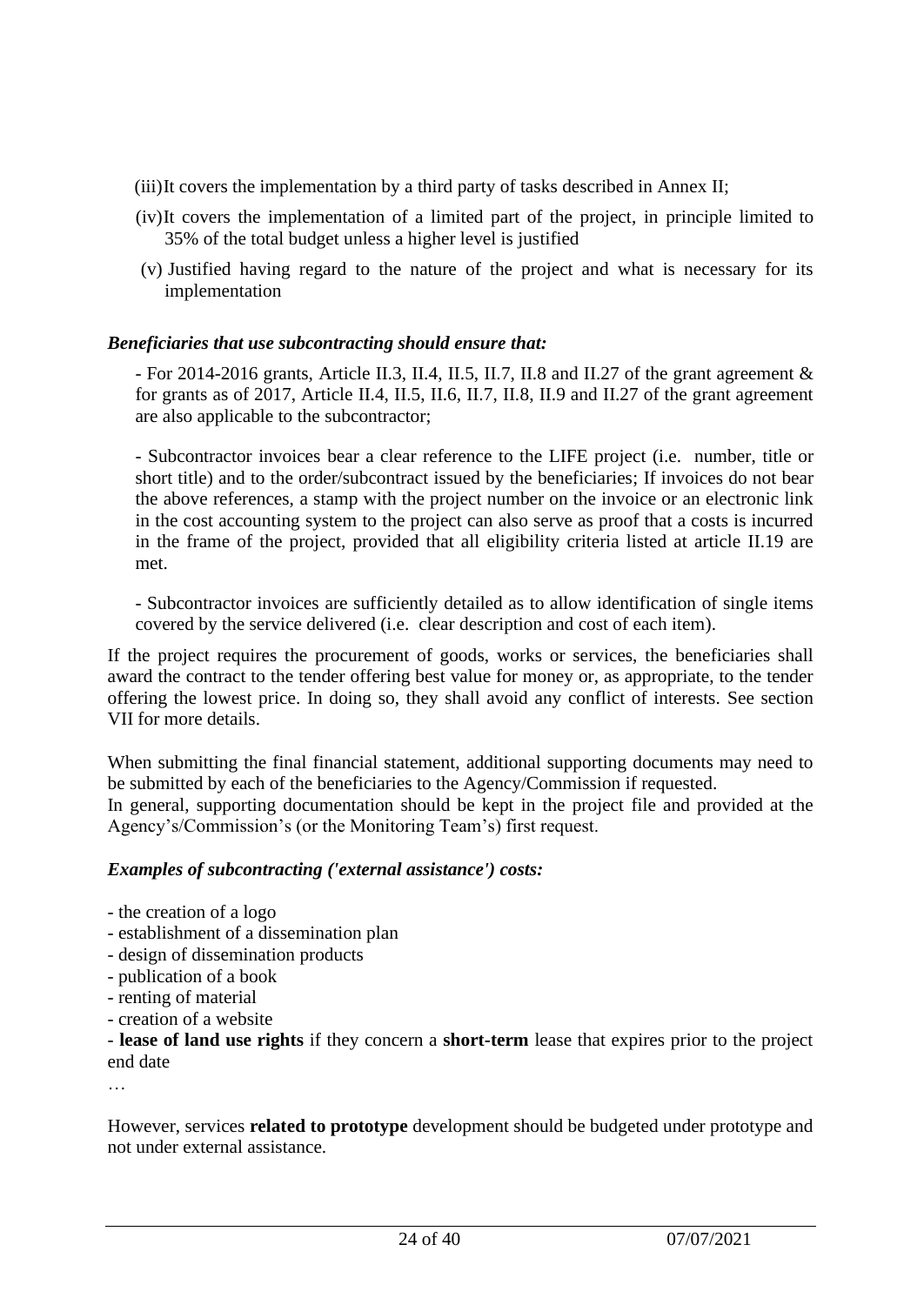### **Frequent misunderstanding related to subcontracting:**

### *Subcontracting between beneficiaries or their subdivisions*

Subcontracting is not allowed between beneficiaries or between subdivisions of the same company. Each beneficiary should declare its own costs.

The same logic applies to the supply of goods. If e.g. beneficiaries, in the frame of their grant agreement, have to use 'products' that they have produced internally (i.e. internal invoicing), then the unit cost for producing these products can be claimed as long as no VAT, overheads or profit margin is included.

### *Subcontracting to Affiliates*

In view of the rules on conflict of interest, the same generally applies to companies related to one of the beneficiaries or departments of beneficiaries. Such transactions are only permitted where it can be shown that the subcontractor/supplier is independent of the beneficiary placing the order, and where all elements of profit, VAT and overheads are excluded from the invoiced costs.

If contracts/subcontracts are awarded by the beneficiaries to their affiliates, it should be noted that they have to comply with the same 'subcontracting'/'award of contract' obligations as other third parties. The beneficiary should consider in this case, the possibility of using the participation of their affiliates under Art. I.7 of the grant agreement instead (see also point III)

## **VIII.3 TRAVEL AND RELATED SUBSISTENCE ALLOWANCES**

### **What are subsistence costs?**

These costs are daily allowances or direct payment of meals, hotel costs, local transportation etc.

### **Travel and subsistence costs are eligible when:**

- (i) The costs respect the eligibility criteria under Art. II.19 of the grant agreement (see also point V).
- (ii) They are charged in accordance with the internal rules of the beneficiary. However :

- Beneficiaries shall endeavour to travel in the most economical and environmentally friendly way – video conferencing must be considered as an alternative

- In absence of internal rules governing the reimbursement of the use of an organisation's own cars (in opposition to private cars) costs related to the use of these are to be estimated at the rate as indicated in the guide for applicants. A mileage cost per km/mile can be charged to the project in line with the use of the car for the project as registered in the related log book. The mileage cost shall be calculated on a yearly basis by dividing all costs generated by the vehicle (insurance, fuel, maintenance etc) by the km/miles driven. Costs related to the depreciation of the vehicle may be taken into consideration only if the depreciation costs are considered a 'direct cost' in the organisation's accounts (if generally considered under the overheads, then this cost will be excluded).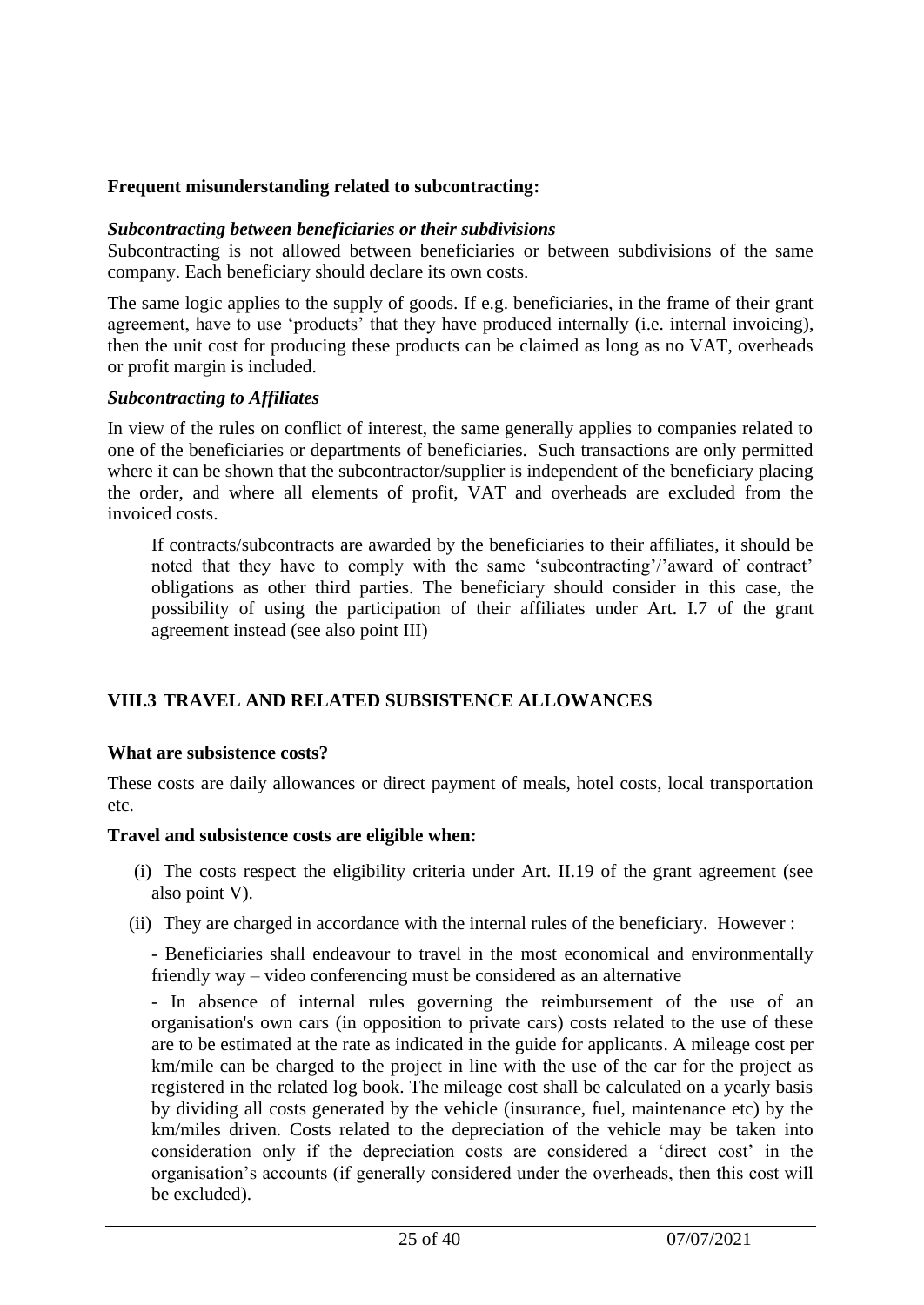If only costs for fuel are foreseen, they should also be listed here.

- Meals related to travel / meetings of the beneficiaries are not to be charged if subsistence costs are already budgeted as per diem allowances

Please note that travel costs of persons whose costs are not charged under personnel costs but whose travels are linked to the project (e.g. invitees for conference speakers, volunteers, etc.) should be declared under the 'other cost' category. Travel costs of subcontractors are to be claimed under 'external assistance' cost category.

Missions to any destination outside the Member States and outside the third countries eligible to participate in the programme should be reasonable and justifiable as necessary for the fulfilment of the project (see definition of eligible costs), and agreed beforehand by the Agency/Commission, if not already mentioned in the grant agreement.

In the case of travel costs are actual costs, the beneficiary should keep all travels documents according to its accounting practices (boarding passes, hotel bills, invoices, invitations, agenda, attendance list) in order to substantiate the costs and to prove that travel is related to the project.

When submitting the final financial statement, additional supporting documents may need to be submitted by each of the beneficiaries to the Agency/Commission if requested. In general, supporting documentation should be kept in the project file and provided at the Agency's/Commission's (or the Monitoring Team's) first request.

### **VIII.4 DURABLE GOODS – EQUIPMENT (new or second hand), PROTOTYPE & INFRASTRUCTURE COSTS**

### **Costs related to durable goods are eligible when:**

(i) The costs respect the eligibility criteria under Art. II.19 of the grant agreement (see also point V).

If the project requires the procurement of goods, works or services, the beneficiaries shall award the contract to the tender offering best value for money or, as appropriate, to the tender offering the lowest price. In doing so, they shall avoid any conflict of interests.

- (ii) The accounting rules of the beneficiary in question classify the costs as durable goods; they are included in the inventory of capital expenditure of the beneficiary;
- (iii) The depreciation rate applied must be in line with the beneficiary's internal accounting rules and/or in accordance with national accounting rules, a copy of which should be included in the project file;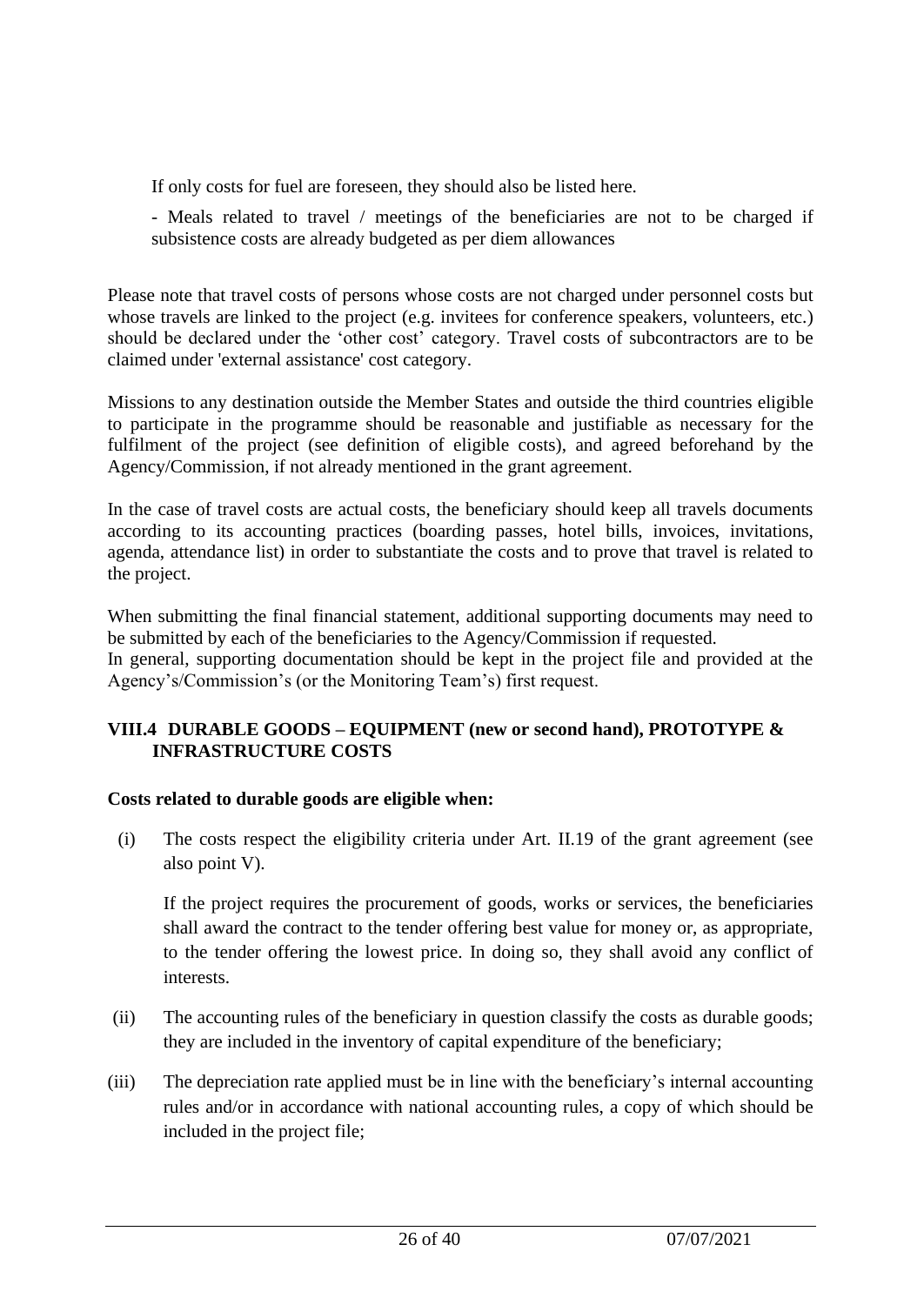Please note that depreciation is limited to a maximum of 25% of the total purchase cost ( for infrastructure and a maximum of 50% of the total purchase cost (please note that this is verified per item).

## *Exceptions:*

- for prototypes, the eligible costs are equal to the actual cost of the goods.

A prototype is equipment or infrastructure specifically created for the implementation of the project and that has never been commercialised and/or is not available as a serial product. The prototype must play a crucial role in the demonstration activities of the project

Should the prototype or any of its components be used for commercial purposes (i.e. sold, leased, rented or used to produce goods or services) during the project, this shall be declared. The costs of creating the prototype shall then be depreciated in accordance with the rules applicable to the purchase of new or second-hand equipment and infrastructure. Any related income must be declared."

- for *LIFE Nature and Biodiversity* and *LIFE Integrated* projects (calls 2014-2019), the cost of durable goods purchased by beneficiaries that are public bodies or private noncommercial organisations shall be considered eligible at 100%, if the organisation complies with all conditions set under Article II.19.2 (c) of the 2014-2016 grant agreement and Article I.13 as of the 2017 grant agreement.

- for all LIFE traditional and Integrated projects under the 2020 call and all beneficiaries, the cost of durable goods purchased shall be considered eligible at 100%, if the organisation complies with the conditions in Art. I.13 of the grant agreement.

Please note that beneficiaries can be exempted from depreciating their equipment/infrastructure costs only if they respect the following:

- o The beneficiaries concerned will need to certify the compliance with the aforementioned conditions by signing a certificate that has to be included with the financial reporting (template can be found on the LIFE website)
- o The assignment of durable goods after the end of the project for the same purpose or for implementation of the targeted plan also means that these durable goods continue to be maintained to ensure their further usage.
- o The transfer of these durable goods (free of charge!<sup>8</sup>) to another legal entity after the end of the project will also require the same certification as the one provided by the beneficiary. The beneficiary will also have to ensure that the new entity receiving the durable good will be subject to the audit clause(s) in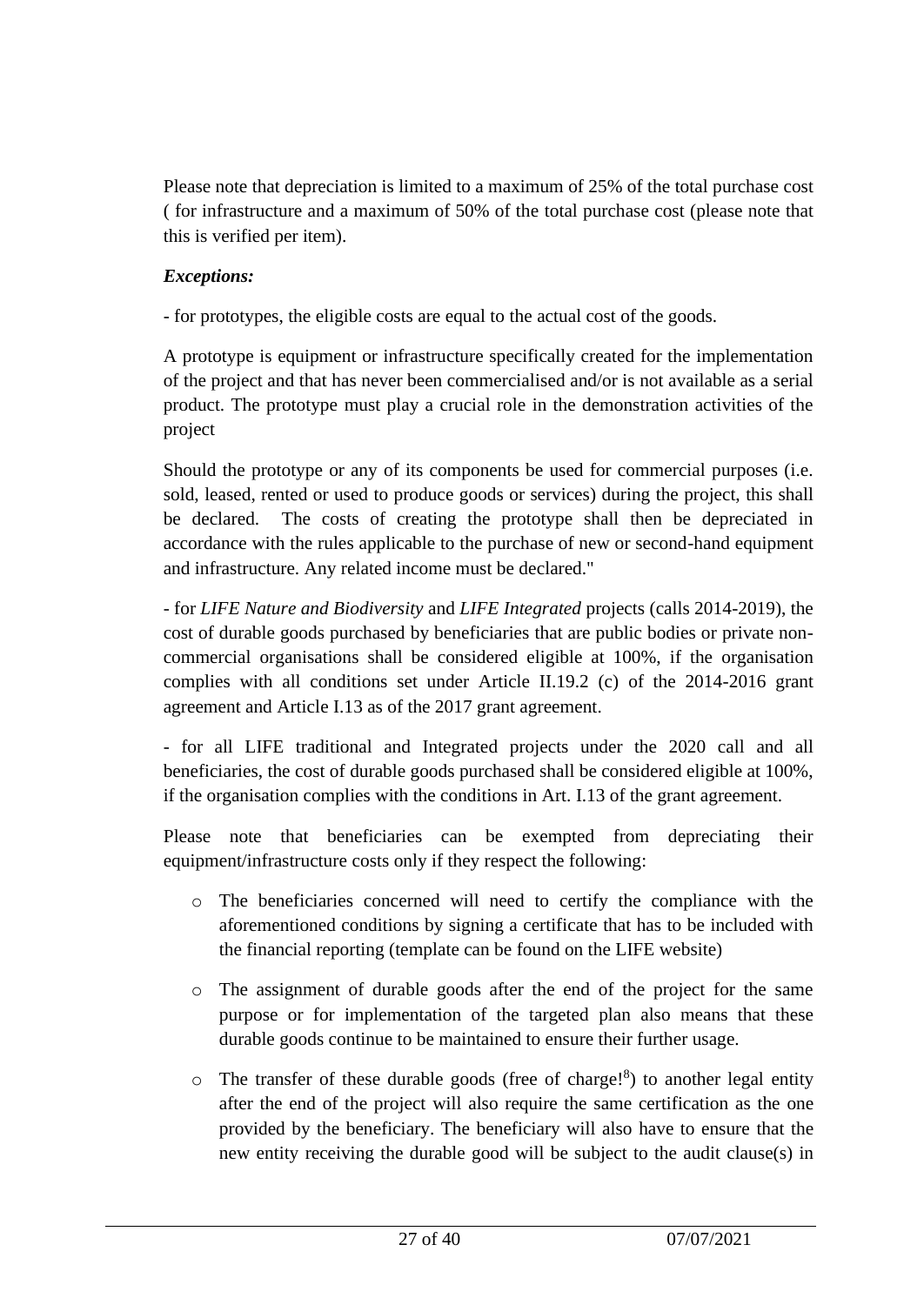the grant agreement and therefore allow CINEA, the European Commission or OLAF (or its designated representative(s)) to carry out audits with regard to the related equipment/infrastructure. If the new legal entity does not comply with the above conditions, the beneficiary can be requested to repay the difference in contribution related to the 100% purchase cost and the maximum depreciated amount.

(iv) Only the rate of actual use for the purposes of the project may be taken into account :

**Please note that in case the durable good is not allocated for 100% to the project, the (depreciated) costs submitted for reimbursement should be multiplied with the 'allocation percentage' in line with the actual use.** The allocation percentage used should be reasonable and duly justified.

- (v) Durable goods purchased before the start of the project are not eligible for funding
- (vi) Costs of rental or lease of equipment/infrastructure when these costs do not exceed the depreciation costs of similar equipment or assets and are exclusive of any finance fee are eligible for funding. (see also remark below on leasing of equipment). Please note that (rental/lease) costs related to offices/office equipment for staff that is working on the project are deemed to be covered by the overheads (flat rate indirect costs).

Finance Leasing of equipment: Capital or Finance Leasing costs (with the possibility to buy the equipment) should be depreciated in the beneficiary's accountancy and therefore these costs should be charged under "Durable Goods". Operating Leasing costs without a possibility to buy cannot be depreciated in the balance sheets and therefore these costs should be charged under "external assistance".

Please note that all costs related to infrastructure, even if the work is carried out under subcontract should be reported under this heading.

Projects dedicated to the construction of large infrastructure do not fall within the scope of the LIFE Programme and are therefore not eligible. A project is considered to be dedicated to the construction of large infrastructure if the cost of a "single item of infrastructure" exceeds  $\epsilon$ 500,000. A "single item of infrastructures" means all elements physically bound to ensure the functionality of the infrastructural investment (e.g. for an eco-duct the bridge, barriers,

<sup>8</sup> Durable goods that are 'sold' to another entity cannot benefit from the non-depreciation exemption.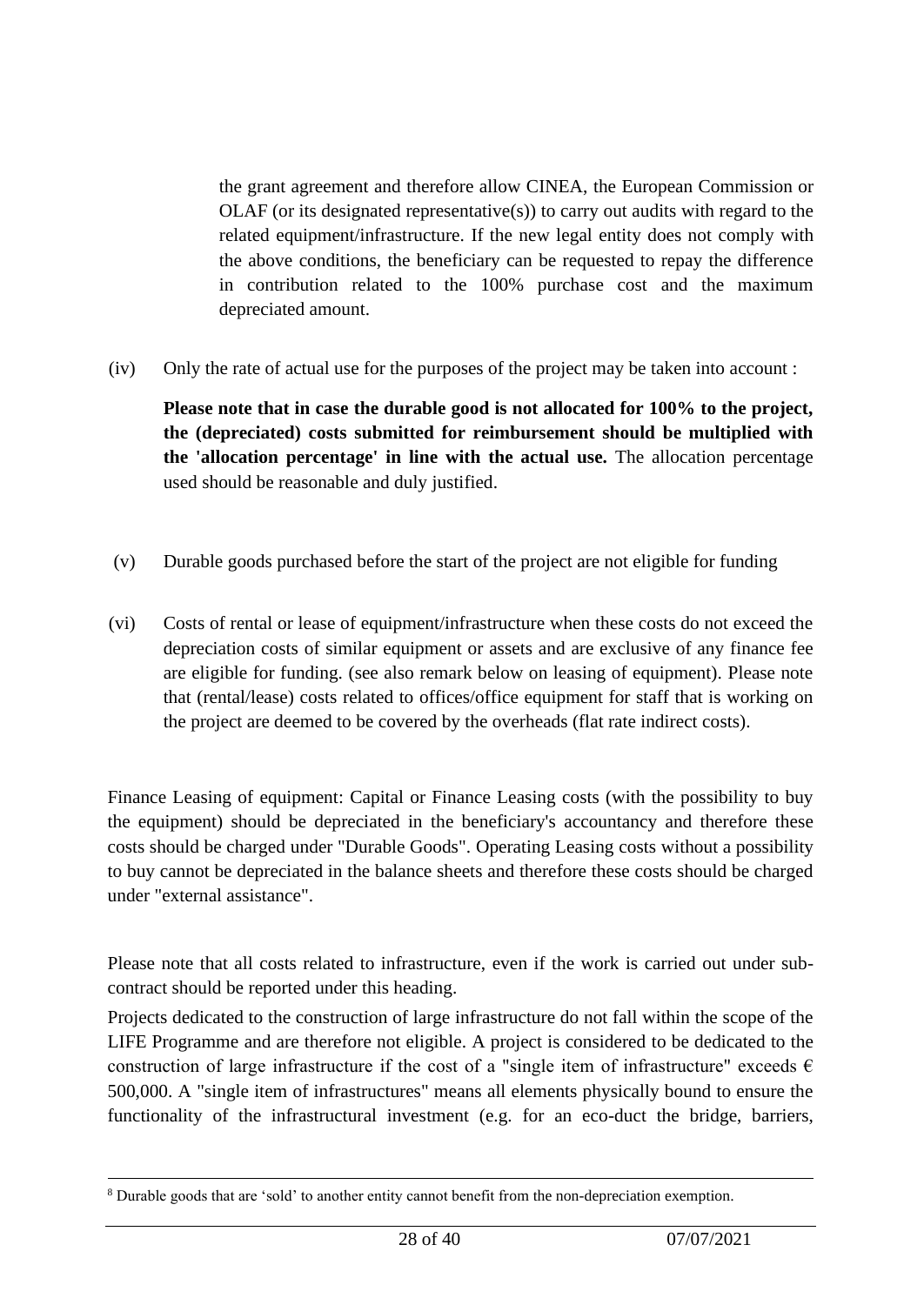signposting, etc.). Such amount may be exceptionally exceeded upon agreement with the Agency/Commission.

In LIFE *Capacity Building or LIFE Technical Assistance projects*, costs related to infrastructure, including depreciation costs and the costs of rental or lease of infrastructure, are not eligible.

Electricity and gas for operating the equipment are deemed to be covered by the indirect costs unless otherwise agreed.

Costs incurred for the purchase of durable goods, including notice boards, can only be eligible if they bear the LIFE logo (and the Natura 2000 logo, when applicable);

Each beneficiary should keep in the project file an explanation of the depreciation method used to calculate eligible costs for durable goods.

When submitting the final financial statement, additional supporting documents may need to be submitted by each of the beneficiaries to the Agency/Commission if requested.

In general, supporting documentation should be kept in the project file and provided at the Agency's/Commission's (or the Monitoring Team's) first request.

### **Frequent misunderstanding related to depreciation:**

#### *Difference in depreciation, i.e. national accounting rules vs tax rules*

In some EU countries, the tax authorities have granted companies the possibility to freely depreciate assets for tax purposes, as an extraordinary measure to foster investment and create jobs. In this framework, depreciation amounts declared for tax purposes can be different from depreciation amounts for accounting purposes. Please note that only depreciation costs in line with accounting rules of the beneficiary are eligible. Accelerated depreciation costs in line with possible existing extraordinary tax measures are not acceptable, unless they are in line with the accounting rules. When there is divergence between the applicable tax rules and accounting rules, the accounting rules prevail.

### **VIII.5 CONSUMABLES AND SUPPLIES**

#### **Costs related to consumables and supplies are eligible when:**

(i) The costs respect the eligibility criteria under Art. II.19 of the grant agreement (see also point V).

If the project requires the procurement of goods, the beneficiaries shall award the contract to the tender offering best value for money or, as appropriate, to the tender offering the lowest price. In doing so, they shall avoid any conflict of interests.

(ii) They are directly assigned to the project.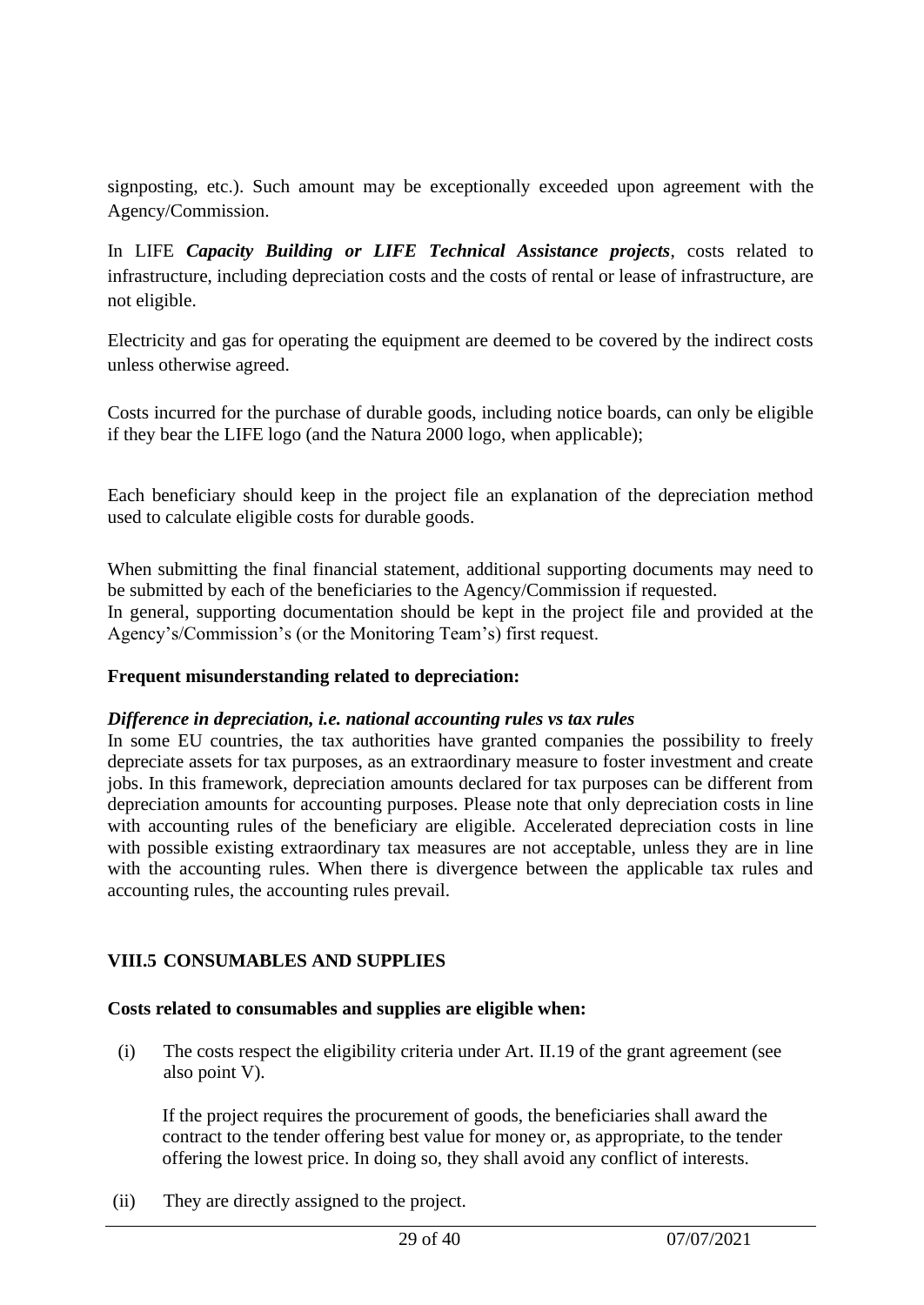Please note that they should not include costs for general office supplies which are deemed to be covered by the indirect costs.

Consumable costs do not cover electricity or gas used for the running of the project as they are deemed to be covered by the overheads. Only in very exceptional cases where these costs are incurred directly for the project (e.g. green house only used for the LIFE project with individual meter), it may be accepted by the Agency/Commission to include them under the direct costs.

Insurance costs/registration costs related to durable goods (e.g. cars) are deemed to be covered by the overheads. Only when the durable good is exclusively purchased and used by the project, these costs can be included under the direct costs.

When submitting the final financial statement, additional supporting documents may need to be submitted by each of the beneficiaries to the Agency/Commission if requested. In general, supporting documentation should be kept in the project file and provided at the

Agency's/Commission's (or the Monitoring Team's) first request.

### **VIII.6 COSTS FOR LAND PURCHASE/LONG-TERM LEASE of LAND/ONE-OFF COMPENSATIONS FOR LAND USE RIGHTS.**

Costs related to land purchase/long-term lease of land/one-off compensations for land use rights are eligible when:

- (i) The costs respect the eligibility criteria under Art. II.19 of the grant agreement (see also point V).
- (ii) The plot of land is intrinsically connected with the implementation of the project and envisaged therein
- (iii) The duration of a land lease is at least 20 years (long-term lease) and is compatible with the needs of habitat and species protection
- (iv) The costs are for payment of compensation for foregone income and the expense was necessary for reaching the objectives of the LIFE Nature and Biodiversity, LIFE Climate Change mitigation or LIFE Climate Change Adaptation project. The payment should correspond to the market prices, is formalised through a legal document and compensation is not paid to a public authority, with the exception of a temporary compensation to a local authority (as of 2017 grant agreements, the latter should be explicitly authorised by the Agency/Commission as essential to achieving the goals of the project).

When submitting the final financial statement, additional supporting documents may need to be submitted by each of the beneficiaries to the Agency/Commission if requested. In general, supporting documentation should be kept in the project file and provided at the Agency's/Commission's (or the Monitoring Team's) first request.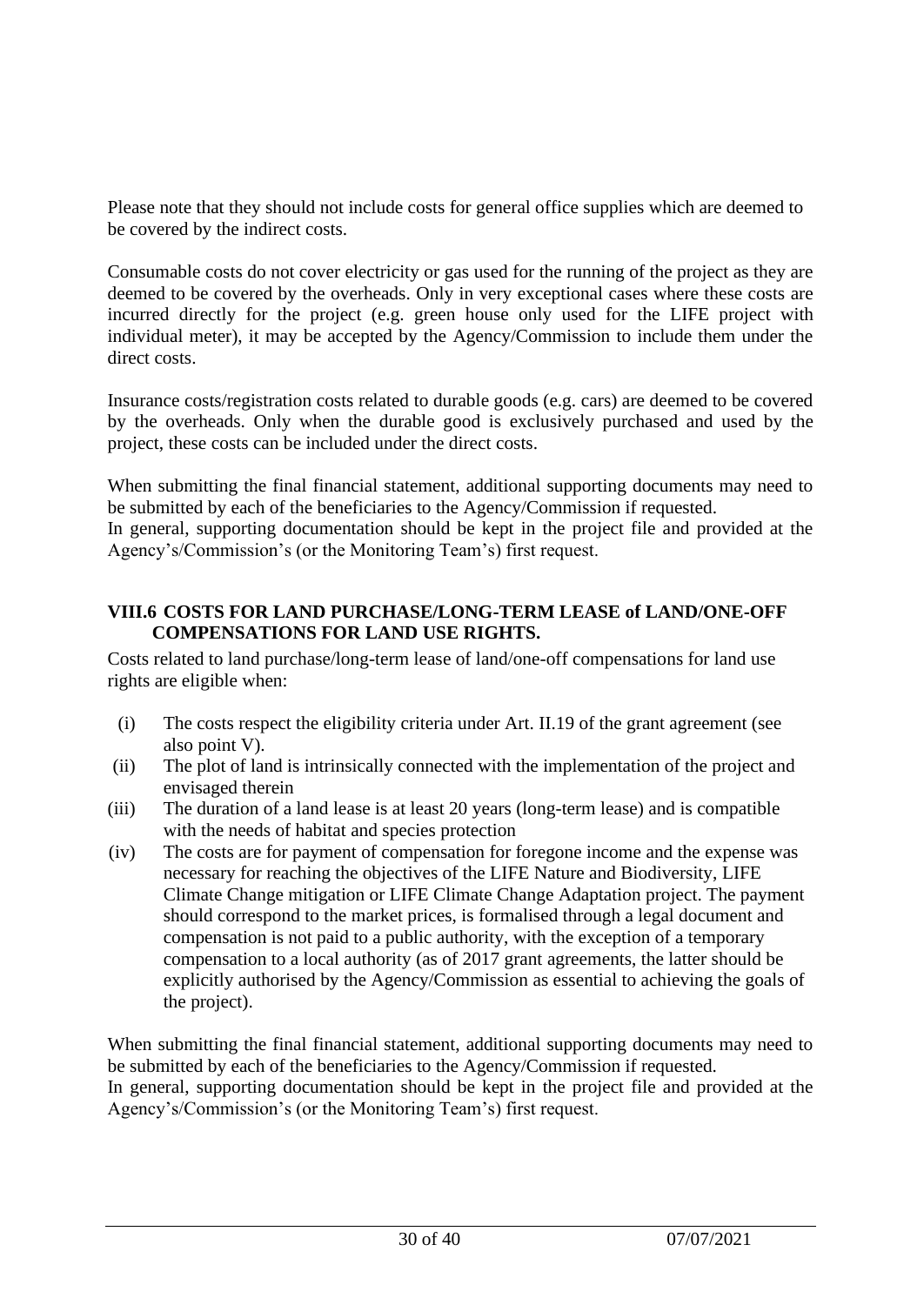## **VIII.7 OTHER COSTS**

### *What are other costs?*

Other costs are those costs arising directly from requirements imposed by the grant agreement. In the frame of the LIFE programme, costs related to 'Financial Support to third parties' should also be charged under this cost category with a clear indication of 'Financial Support' in the description field of the budget or financial statement.

### **Other costs are eligible when:**

(i) The costs respect the eligibility criteria under Art. II.19 of the grant agreement (see also point V).

If the project requires the procurement of goods, the beneficiaries shall award the contract to the tender offering best value for money or, as appropriate, to the tender offering the lowest price. In doing so, they shall avoid any conflict of interests.

### **Examples of other costs:**

- costs of audit certificates required by the grant agreement;
- costs related to dissemination of information and reproduction (e.g. purchase dissemination materials/products…)
- printing (e.g. of dissemination material or posters).
- costs related to specific evaluation of the action
- translation costs
- charges for financial guarantees required by the grant agreement;
- bank charges of the co-ordinating beneficiary related to opening a specific bank account for the grant agreement (unless already included in the indirect costs);
- subscription fees for fairs and events/conferences;
- costs of organising seminars, workshops, conferences (unless a subcontract has been concluded with a service provider, in which case these costs should be charged under "Subcontracting");
- travel and subsistence allowances of persons who are not under personnel costs (conference speakers, volunteers…);

### **Financial Support to third parties**

Financial support to third parties can be provided to assist entities outside the project partnership (e.g. non-profit organisations, local authorities or citizens groups) in the implementation or development of local initiatives that will contribute to the project's objectives.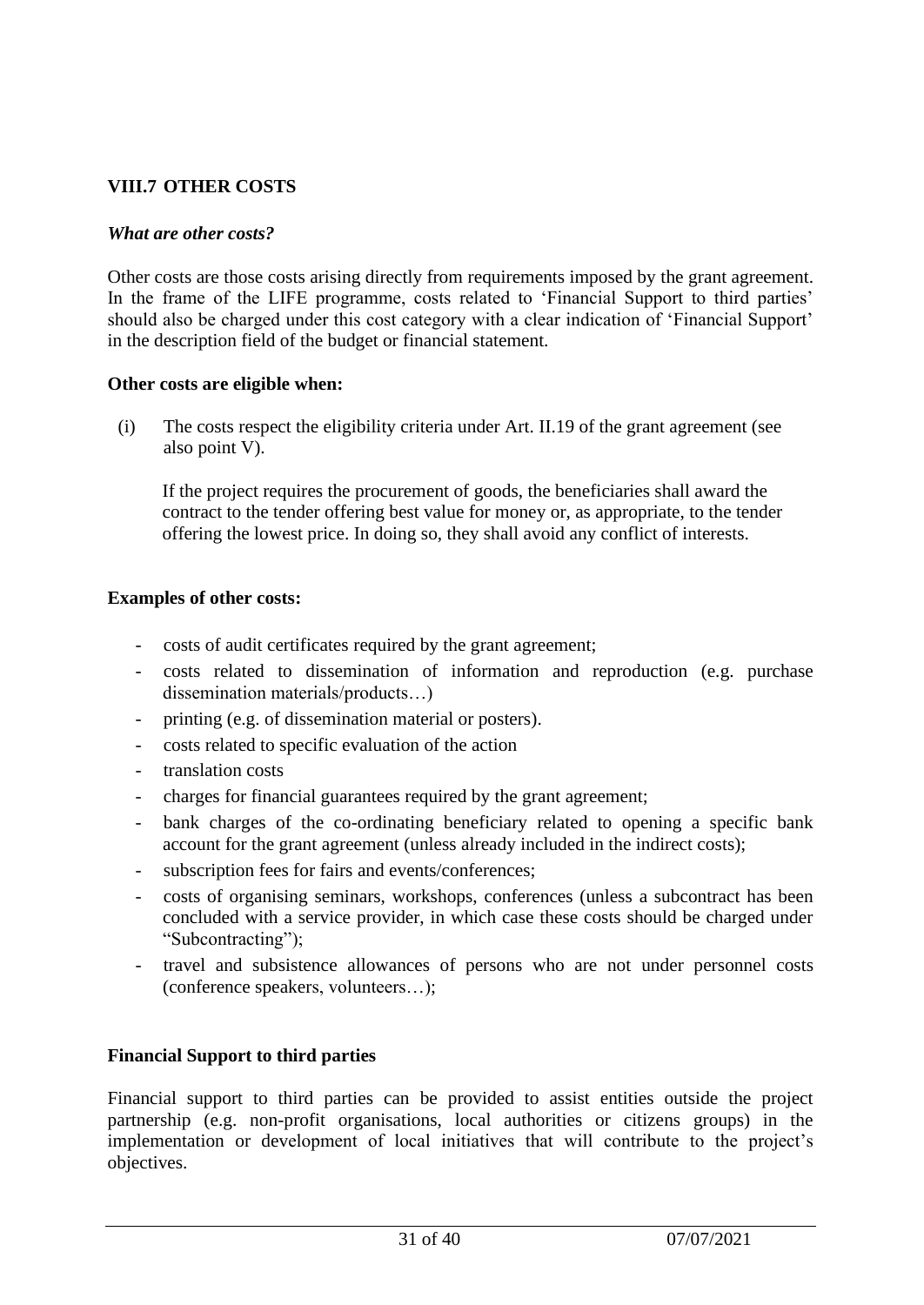The following should be provided to the Agency/Commission at the time of the proposal :

- why financial support should be provided to third parties;
- how the process will be managed;
- a list of the different types of activities for which a third party may receive financial support;
- a description of the results to be obtained.

Costs related to financial support will only be considered eligible if:

- this type of support is foreseen in the proposal/budget, described and justified as requested above;
- the criteria for allocation and financial support are transparent, non-discriminatory and clearly documented;
- the support is provided to legal entities and regulated by specific contracts;
- The maximum amount allocated to any third party involved may not exceed EUR 20,000 (traditional projects)/EUR 60,000 (integrated projects) and the total amount of such costs overall may not exceed EUR 100,000 (traditional projects)/EUR 200,000 during the lifetime of the project.

When submitting the final financial statement, additional supporting documents may need to be submitted by each of the beneficiaries to the Agency/Commission if requested.

In general, supporting documentation should be kept in the project file and provided at the Agency's/Commission's (or the Monitoring Team's) first request.

## **VIII.8 ELIGIBLE INDIRECT COSTS (OVERHEADS)**

They are subject to a flat-rate of up to a maximum of 7% of the beneficiaries' total eligible direct costs excluding costs for land purchase/long-term lease of land/one-off compensations for land use rights. The flat rate is defined in Annex III to the grant agreement. Indirect costs do not need to be supported by accounting documents.

Any organisation receiving an operating grant from the EU for the period of the project or parts of the period cannot claim the flat rate for the period in question.

For grants as of 2017, indirect costs for the period(s) covered by the operating grant could be claimed if the beneficiary concerned can demonstrate that the operating grant does not cover any costs of the project. **For grants 2014-2016, the above can also be envisaged, but please note that beneficiaries in that situation should then request an amendment to their existing grant agreement.**

### **What does this mean in practise?**

Where the operating grant of the beneficiary covers the entire usual activity of the beneficiary, the latter is not entitled to claim any indirect costs under an action grant (i.e. for specific project like e.g. the LIFE traditional projects, Integrated Projects, Capacity Building projects, etc…). Indeed, in that case the operating grant covers the entire overheads needed for the functioning of the beneficiary. Paying indirect costs under the action grant would therefore lead to double financing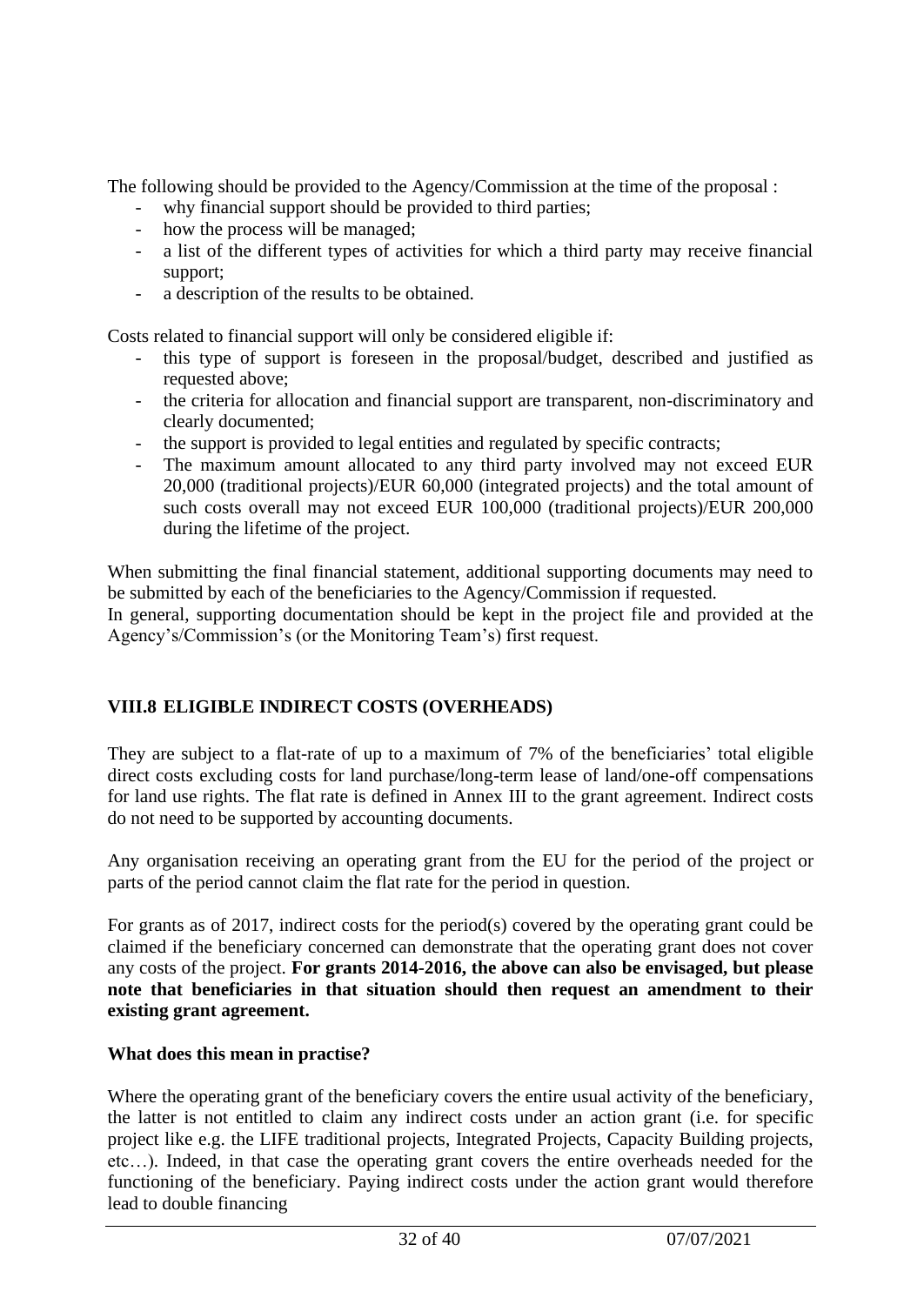Where the operating grant covers only part of the usual activity of the beneficiary indirect costs under the action grant may be considered eligible if the beneficiary is able to demonstrate clearly that the operating grant does not cover any costs (including overheads) incurred in relation to the action grant.

To demonstrate this, the beneficiary must:

a. use analytical cost accounting that allows to separate all costs (including overheads) attributable to the operating grant and the action grant. For that purpose the beneficiary must use reliable accounting codes and allocation keys ensuring that the allocation of the costs is done in a fair, objective and realistic way.

b. record separately: all costs incurred for the operating grants (i.e. personnel, general running costs and other operating costs linked to the part of its usual annual activities), and all costs incurred for the action grants (including the actual indirect costs linked to the action)

## **IX. REVENUES**

Besides co-funding from third parties, any revenue generated by the project needs to be recorded and must be reported to the Agency/Commission at the latest in the final financial report. *As of call 2019, only revenue generated by the project for beneficiaries and affiliated entities other than non-profit organisations needs to be reported in the financial statements.*

*For call 2020, in-kind-contributions to match the volunteer cost should also be included under the 'revenue' part in the financial statement as well as in the budget where it should be included under the co-financer's section, clearly detailing that it concerns 'in-kindcontribution of volunteers'.*

Account must be taken of revenue which is:

- **established** (revenue that has been collected and entered in the accounts),
- **- generated or confirmed** (revenue that has not yet been collected but which has been generated or for which the participant has a commitment or written confirmation) **on the date when the request for payment of the balance of the grant is established**.

Revenue can be, for example, income generated by selling of a product, which is the core of a project. Another example would be fees charged to third parties to attend conferences or training events.

Beneficiaries are allowed to generate income, even DURING the project. They may use it, for instance, as matched funding to the funding you receive from the E.U.

If beneficiaries would make net profit during the project, the EU funding will be reduced accordingly on a pro-rata basis. This assessment is done at the level of the Consortium.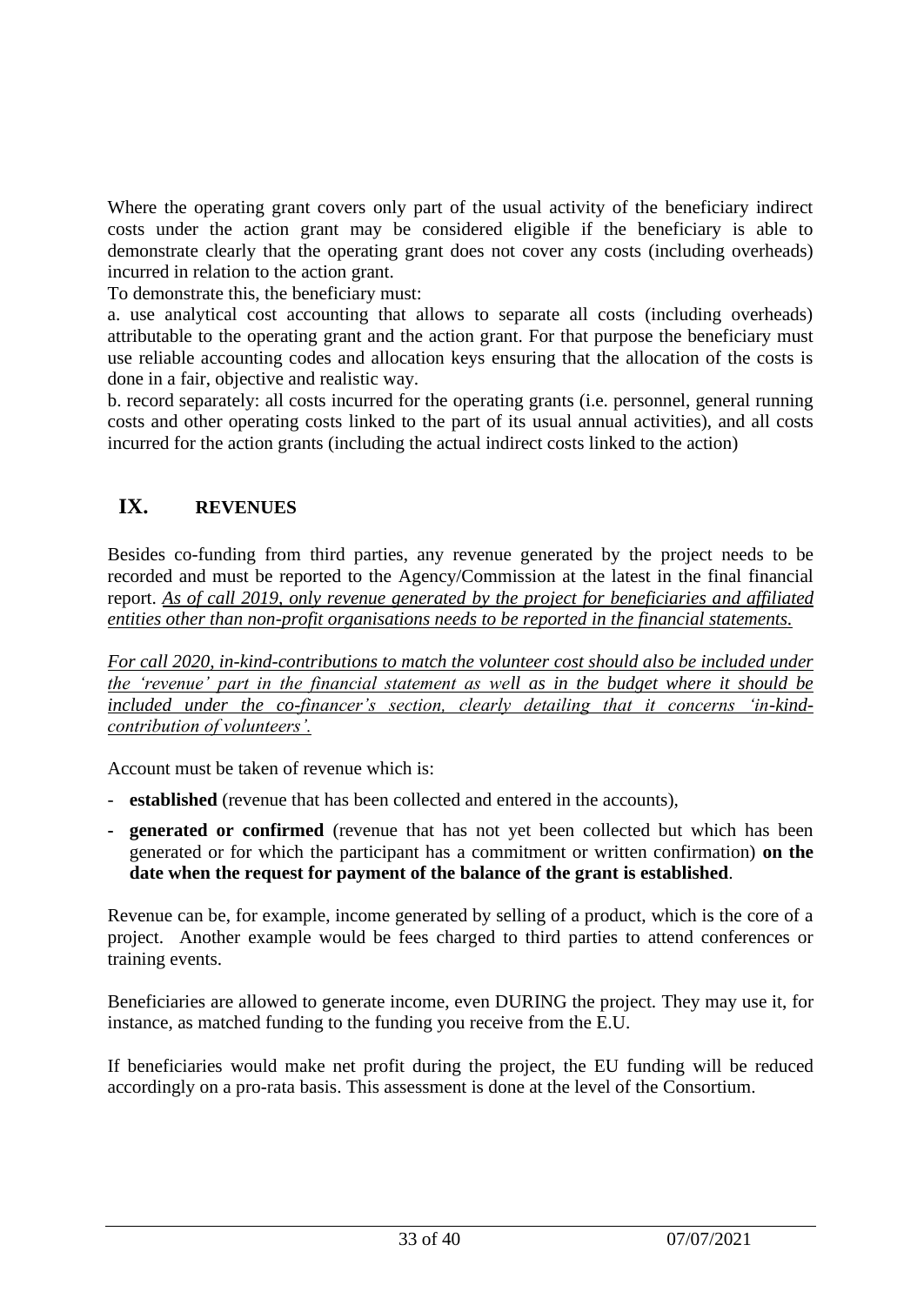## **X. FINANCIAL GUARANTEES**

Where required by the grant agreement, the beneficiary concerned shall provide a financial guarantee from a bank or an approved financial institution established in one of the Member States of the European Union.

## **XI. CERTIFICATE ON THE FINANCIAL STATEMENTS AND ACCOUNTS**

### *When is it needed ?*

The following thresholds might be applicable for your grant agreement (please check your grant agreement and subsequent amendments!!!)

Previous versions of the grant agreement might indicate the following :

1) For each project for which the total contribution in the form of reimbursement of actual costs is at least EUR 300 000.

2) For each beneficiary for which the total contribution in the form of reimbursement of actual costs as referred to in Annex III is at least EUR 325 000.

Grant agreements signed as of May 2018 indicate the following :

3) For each beneficiary and for each affiliated entity, if :

(i) the cumulative amount of payments the beneficiary requests as reimbursement of actual costs is EUR 325 000 or more;

(ii) the maximum grant amount indicated for that beneficiary and its affiliated entities in the estimated budget as reimbursement of actual costs is EUR 750 000 or more.

Please note that the threshold might have been updated during subsequent amendments to the grant agreement.

In case the threshold was changed further to an amendment, then costs for audits that were already ordered by the beneficiaries up to the date of notification of the change of threshold, can still be accepted as eligible cost.

### *Who should produce it ?*

An approved auditor or, in case of public bodies, by a competent and independent public officer. It can either be the auditor designated by the coordinating beneficiary or the auditor designated by the associated beneficiary concerned. The cost will need to be declared by the beneficiary that has incurred the cost of the audit.

What should be included ?

The certificate should be drawn up in accordance with Annex VII.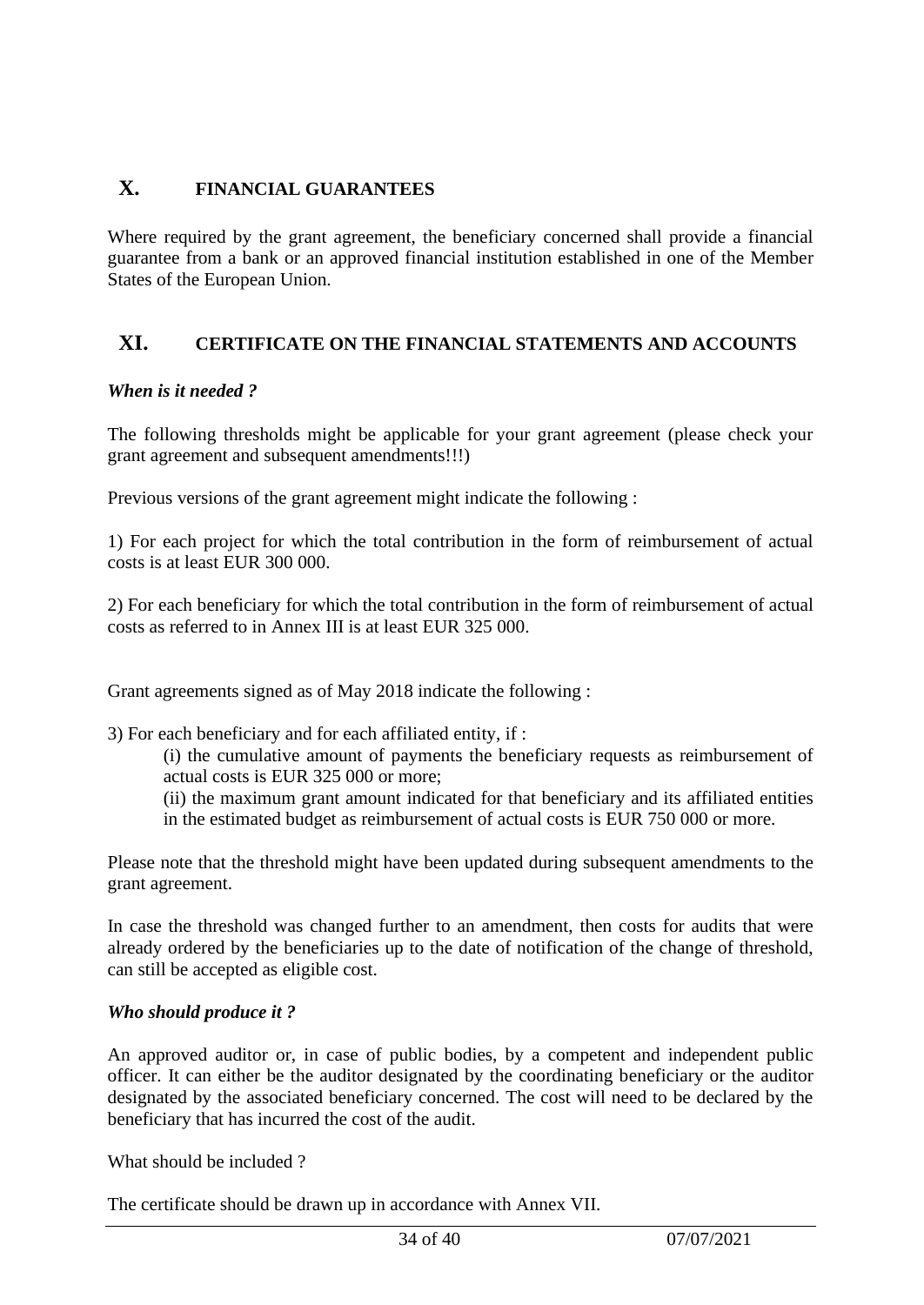It shall clearly and explicitly certify that the costs declared in the final financial statement by each beneficiary or its affiliated entities for the categories of costs reimbursed in accordance with Article I.3(a)(i) are real, accurately recorded and eligible in accordance with the Agreement.

In addition, for the payment of the balance, it shall certify that all the receipts have been declared.

For practical reasons, an audit report for an individual associated beneficiary may be issued separately and by a different auditor, as long as the auditor of the coordinating beneficiary includes and refers to any separate individual audits in the conclusions of the main audit report.

Internal auditors of public bodies and corporate entities can be considered as 'independent' and can provide the required audit report if the internal auditor is:

- is a certified auditor, and

- independent from and not under the direct control of the person who signs the payment request and the financial statement

In such cases, the costs of the internal auditor may be reported under 'personnel' provided that appropriate time sheets are maintained.

With a view to avoid delays in the submission of external audit certificates, beneficiaries should select and contract the external auditor well before the financial report is due.

## **XII. PAYMENT SCHEME**

The grant to the action shall be paid in several instalments as stipulated in your grant agreement (Article I.4). Depending on the type of project it may include a first pre-financing, second/third pre- financing, an interim payment and payment of the balance.

Payments will occur in accordance with the provisions of Articles I.4, II.23 (for grants 2014- 2016 only), II.24 and II.25 of the grant agreement.

Requests for payments (in line with the Article I.4 of the grant agreement) should be submitted in accordance with the reporting schedule defined in Annex II.

## **XIII. REPORTING**

Further guidance on the templates to be used for the technical and the financial reporting as well as on how to complete them is published on the LIFE website in the Reporting page found at [https://cinea.ec.europa.eu/life/life-reporting\\_en.](https://cinea.ec.europa.eu/life/life-reporting_en)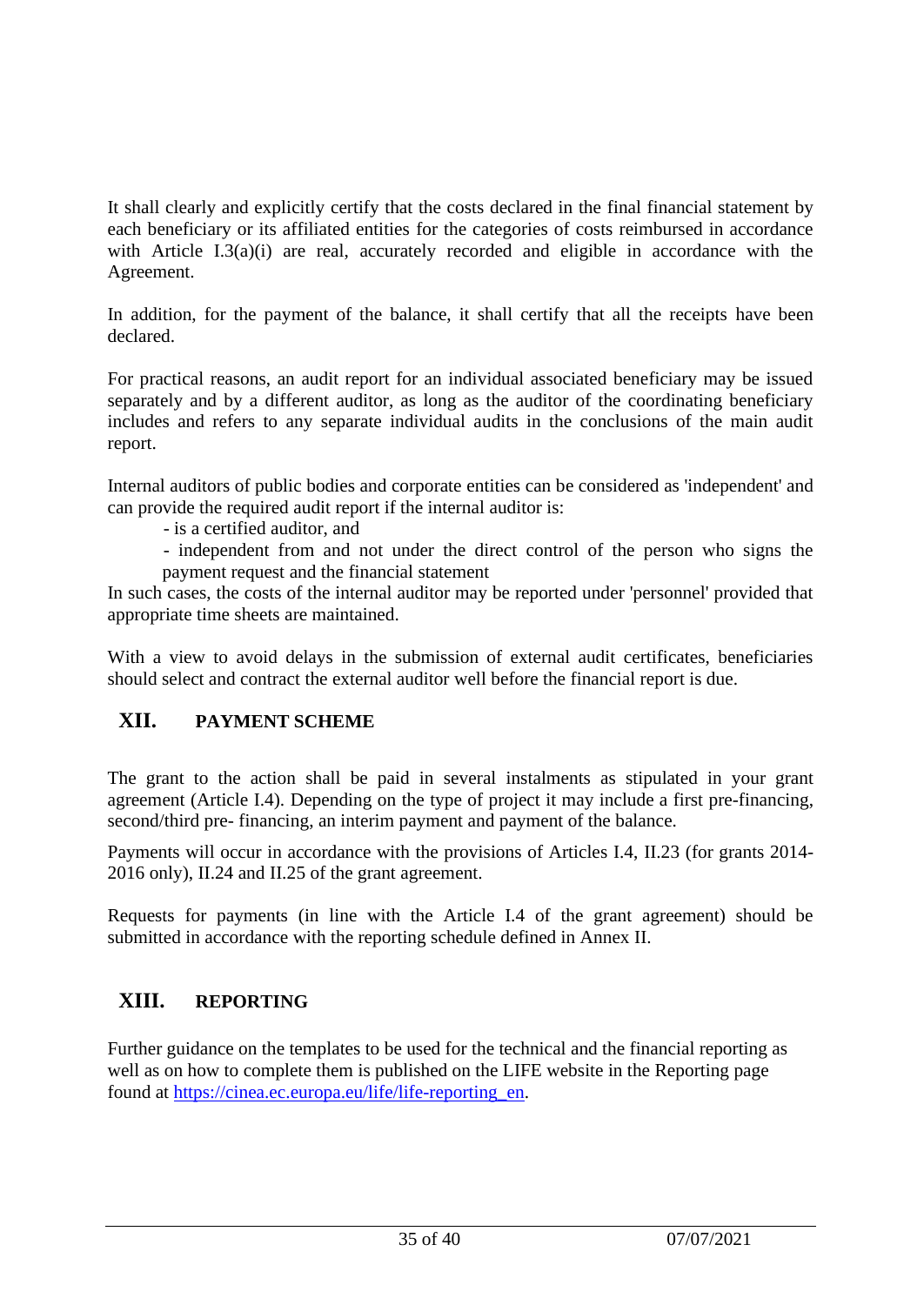## **XIV. CHANGES TO THE GRANT AGREEMENT**

Please note that every amendment is a time-consuming process and leads to more administrative burden, so please make sure that you provide correct information before signing the grant agreement.

You should also be aware that if an amendment request is launched and a payment should be done at the same time, the payment can be suspended if it is impacted by the amendment until the amendment process is closed.

Amendments shall have neither the purpose nor the effect of making changes to the grant agreement which might call into question the grant award decision.

Any amendment to the Agreement must be made in writing.

Only substantial changes require a formal amendment of the grant agreement and will only be accepted in duly justified cases. Amendments can be done in 2 ways, either by contract amendment or by a simple letter amendment. Other non-substantial changes can be approved by exchange of e-mails (or through approval of progress/mid-term reports if the change request is clearly highlighted in the report).

Substantial amendments to the grant agreement require the signature of both, the Agency/Commission and the coordinating beneficiary. For letter amendments, the request made by the coordinating beneficiary is originally signed and the acceptance letter of the Agency/Commission as well. In case of a contract amendment, both coordinating beneficiary and the Agency/Commission sign.

### *Examples of substantial changes that require a formal 'amendment to the Grant Agreement' are:*

(a) Significant changes to the nature of actions or deliverables;

(b) Changes of the legal status of the coordinating beneficiary or of an associated beneficiary

(c) Changes to the project partnership structure;

(d) Changes to the duration of the project period as specified in Article I.2.2;

(e) Changes to the provisional project budget, shifting more than 20 % of the maximum amount as specified in Article I.3 between two or more categories of actual costs.

If the amendment concerns the termination of the participation of a beneficiary, please note that the beneficiary concerned is requested to submit to the coordinating beneficiary its input to the final report (technical, financial and supporting documents), at the time of the signature of the amendment. Non-submission of a final report of a withdrawing beneficiary could imply that eventual costs of this beneficiary are considered as zero by the Agency/Commission, if as a result no evidence of completion of tasks is provided.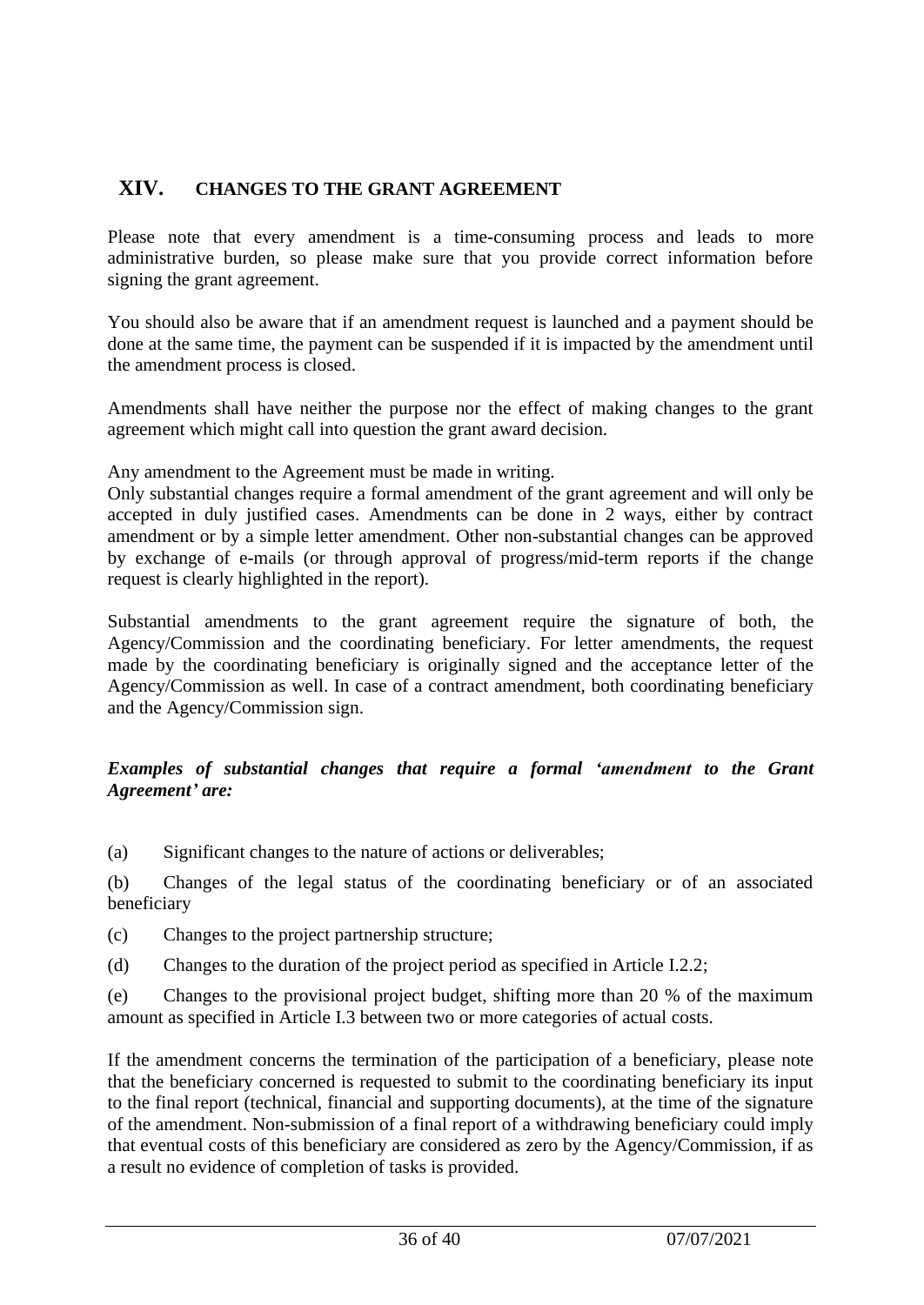### *Non-substantial changes :*

Non-substantial changes and changes to the content of actions or deliverables that improve the quality or quantity of the results achieved in relation to the foreseen actions, deliverables and/or targets, without modifying their nature nor affecting their overall cost-benefit ratio are considered to be minor changes. The Coordinating beneficiary shall inform the Agency/Commission of these and other minor changes in a report pursuant to Article II.23. Minor changes can be accepted by the Agency/Commission by e-mail, by factual acceptance or through the acceptance of the eligibility of the related actual costs at the time of final payment. In order to be assured about their eligibility, individual costs not explicitly foreseen in the budget are incurred, it is recommended that the Coordinating beneficiary discusses the issue with the external monitor to clarify the applicable rules, and if appropriate request prior authorisation of the Agency/Commission.

## **XV. RELATIONS AMONG BENEFICIARIES**

In case a project includes associated beneficiaries, partnership agreements should be signed between the coordinating beneficiary and each associated beneficiary<sup>9</sup>. A model partnership agreement is available on the LIFE web page.

These agreements should establish routines for when and how the associated beneficiaries submit their project reporting, including financial information to the coordinating beneficiary. Experience shows that collecting documents every quarter is a minimum to ensure adequate financial management.

The partnership agreements should also clarify the obligations of the associated beneficiaries in case of audit.

### **XVI. BUDGET TRANSFERS**

Budget transfers within the flexibility mentioned in Agreement (Art. II.22), should be included in the Final Financial Statement (i.e. in the Cost Summary sheet of the Financial Statement – part that has to be completed by the Coordinating Beneficiary).

Beneficiaries are allowed to make changes to the budget through :

- transfers between beneficiaries,
- and up to a limit of 20% of the overall eligible costs, transfers between the different budget categories

on condition that the project is implemented as described in Annex II.

Please note that a shift of budget to cover costs of subcontracting that was not foreseen in the budget, would require a prior approval of the subcontracting by the Agency/Commission.

<sup>9</sup> Meaning that an individual agreement with each of the associated beneficiaries or one single agreement grouping all the beneficiaries is acceptable.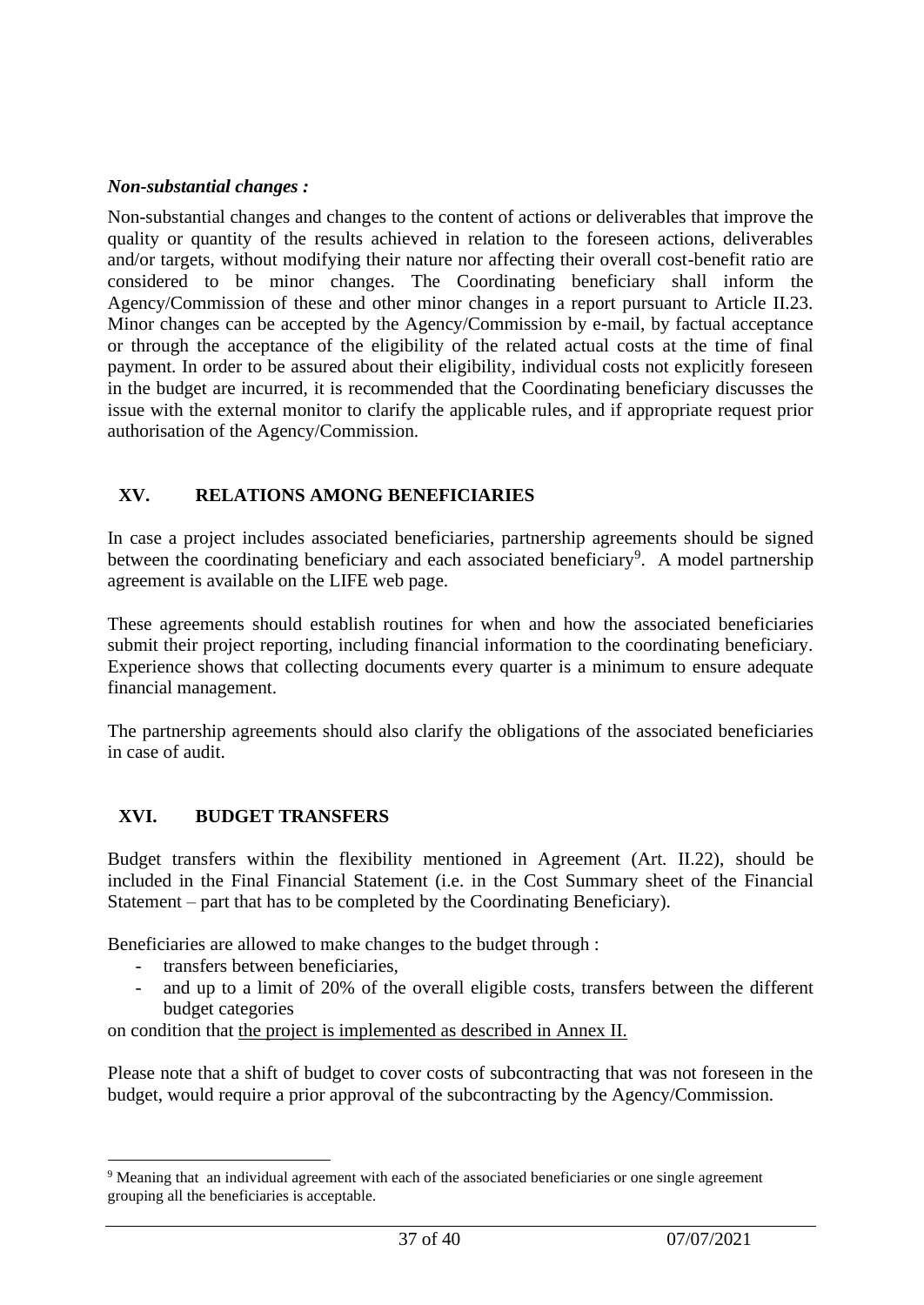## **XVII. PAYMENT SCHEDULE**

For all action grants excl. Integrated Projects:

|                    | 1st pre-financing    |                          |                     |
|--------------------|----------------------|--------------------------|---------------------|
|                    | (might be subject to |                          |                     |
|                    |                      |                          |                     |
|                    | the receipt of a     |                          |                     |
|                    | financial guarantee) | Further pre-financing(s) | Final payment       |
| No Mid-term        |                      |                          |                     |
| report             | 70%                  | 0%                       | max. 30%            |
|                    | 30% or 40% (as of    |                          | max. 30% or 20% (as |
| 1 Mid-term report  | call 2019)           | 40%                      | of call 2019)       |
|                    | 30% or 40% (as of    |                          | max. 30% or 20% (as |
| 2 Mid-term reports | call 2019)           | 20% per report           | of call 2019)       |

In exceptional cases, the percentage of pre-financing might be reduced if the coordinating beneficiary does not pass the financial viability check.

For Integrated Projects:

Integrated projects will receive a first pre-financing of 20% of the Union Contribution (might be subject to a financial guarantee). Further interim payments can be made as long as the maximum of 80% of Union Contribution for all pre-financing/interim payments combined is not exceeded.

In exceptional cases, the percentage of pre-financing might be reduced if the coordinating beneficiary does not pass the financial viability check.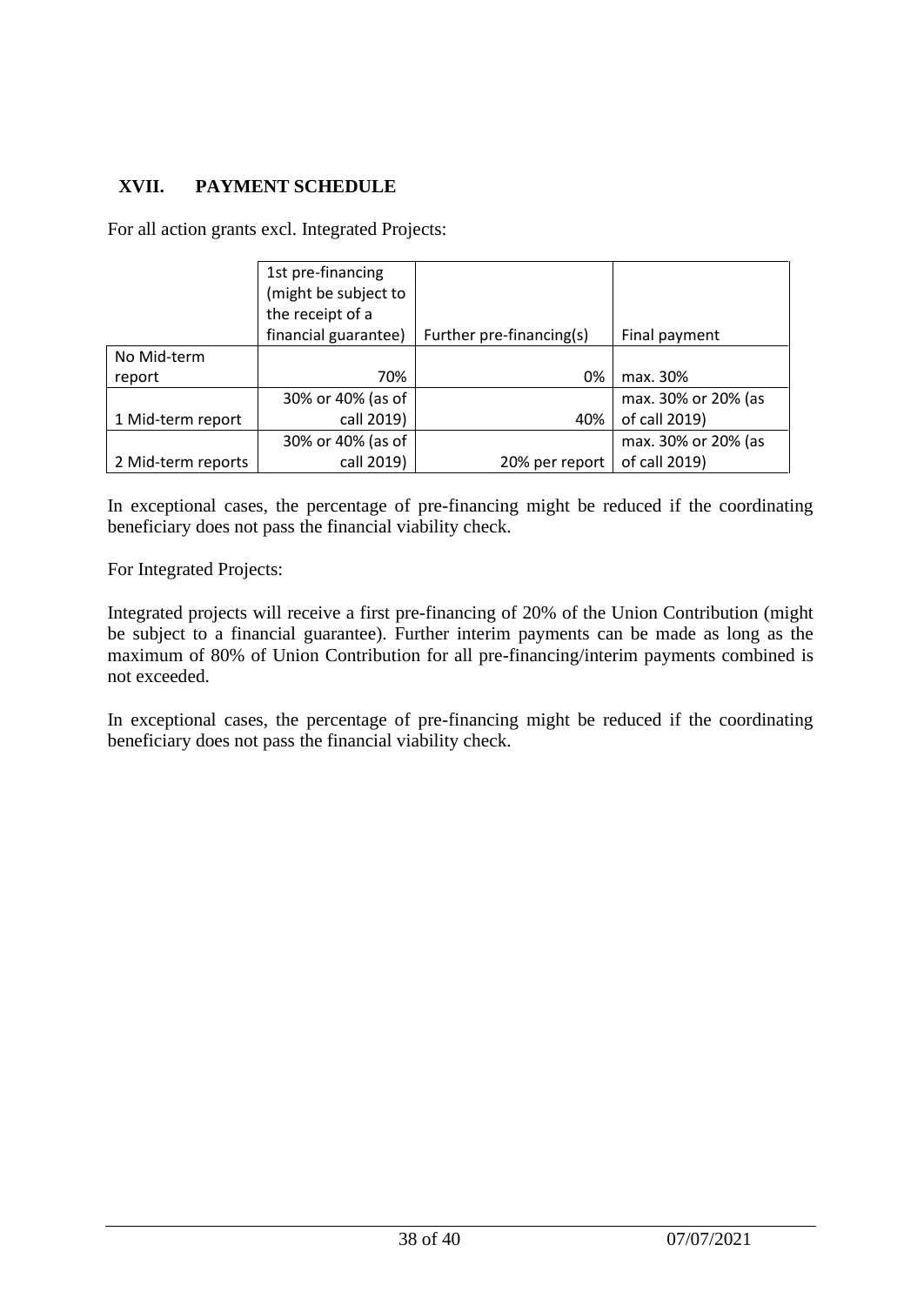### **DECLARATION BY AFFILIATE**

The undersigned,………………………………………..(*name & title*), representing …………………………….(*name of the organisation*) with legal address …………………………………………………………………. in the frame of LIFE project 'LIFEXX XXX/XX/XXXXXX affiliated with …………………………………….. (*name of the beneficiary*) declares that it is not in one of the situations mentioned below :

a) the affiliate is bankrupt, subject to insolvency or winding-up procedures, its assets are being administered by a liquidator or by a court, it is in an arrangement with creditors, its business activities are suspended, or it is in any analogous situation arising from a similar procedure provided for under EU or national laws or regulations;

(b) it has been established by a final judgment or a final administrative decision that the affiliate is in breach of its obligations relating to the payment of taxes or social security contributions in accordance with the applicable law;

(c) it has been established by a final judgment or a final administrative decision that the affiliate is guilty of grave professional misconduct by having violated applicable laws or regulations or ethical standards of the profession to which the applicant belongs, or by having engaged in any wrongful intent or gross negligence, including, in particular, any of the following:

(i) fraudulently or negligently misrepresenting information required for the verification of the absence of grounds for exclusion or the fulfilment of eligibility or selection criteria or in the performance of a contract, a grant agreement or a grant decision;

(ii) entering into agreement with other applicants/affiliates with the aim of distorting competition;

(iii) violating intellectual property rights;

(iv) attempting to influence the decision-making process of the Agency/Commission during the award procedure;

(v) attempting to obtain confidential information that may confer upon it undue advantages in the award procedure;

(d) it has been established by a final judgment that the affiliate is guilty of any of the following:

(i) fraud, within the meaning of Article 3 of Directive (EU) 2017/1371 of the European Parliament and of the Council and Article 1 of the Convention on the protection of the European Communities' financial interests, drawn up by the Council Act of 26 July 1995;

(ii) corruption, as defined in Article 4(2) of Directive (EU) 2017/1371 or Article 3 of the Convention on the fight against corruption involving officials of the European Communities or officials of Member States of the European Union, drawn up by the Council Act of 26 May 1997, or conduct referred to in Article 2(1) of Council Framework Decision 2003/568/JHA, or corruption as defined in the applicable law;

(iii) conduct related to a criminal organisation, as referred to in Article 2 of Council Framework Decision 2008/841/JHA;